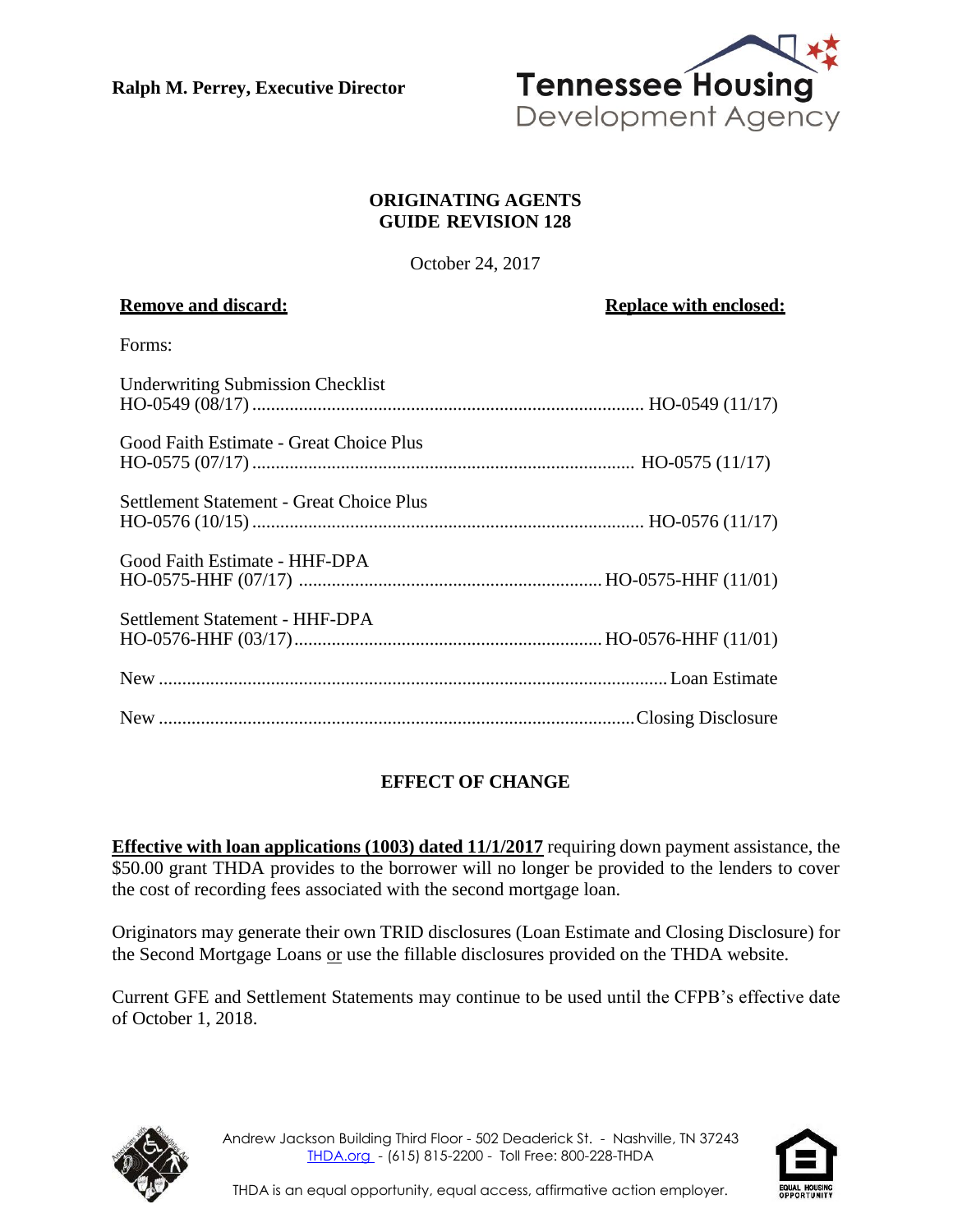|                                                                                                                                                                                                                                                                                                                                                                                                                                                                                                                                                                                                                                                                                                                                                                                                                                                                                                                                                                                                                                                                                                                                                                                                                                                                                                                                                                                                                                                                                                                                                                                                                                                                                                                                                                                                                                                                                                                                                                                                                                                                                                                                                                                                                                                                                                                                                                               | <b>Tennessee Housing Development Agency (THDA)</b><br><b>Underwriting Submission Checklist</b> |                                                                                                                                                                                                                                        |
|-------------------------------------------------------------------------------------------------------------------------------------------------------------------------------------------------------------------------------------------------------------------------------------------------------------------------------------------------------------------------------------------------------------------------------------------------------------------------------------------------------------------------------------------------------------------------------------------------------------------------------------------------------------------------------------------------------------------------------------------------------------------------------------------------------------------------------------------------------------------------------------------------------------------------------------------------------------------------------------------------------------------------------------------------------------------------------------------------------------------------------------------------------------------------------------------------------------------------------------------------------------------------------------------------------------------------------------------------------------------------------------------------------------------------------------------------------------------------------------------------------------------------------------------------------------------------------------------------------------------------------------------------------------------------------------------------------------------------------------------------------------------------------------------------------------------------------------------------------------------------------------------------------------------------------------------------------------------------------------------------------------------------------------------------------------------------------------------------------------------------------------------------------------------------------------------------------------------------------------------------------------------------------------------------------------------------------------------------------------------------------|------------------------------------------------------------------------------------------------|----------------------------------------------------------------------------------------------------------------------------------------------------------------------------------------------------------------------------------------|
| OA Number: _____ ____ ____ ____ ____                                                                                                                                                                                                                                                                                                                                                                                                                                                                                                                                                                                                                                                                                                                                                                                                                                                                                                                                                                                                                                                                                                                                                                                                                                                                                                                                                                                                                                                                                                                                                                                                                                                                                                                                                                                                                                                                                                                                                                                                                                                                                                                                                                                                                                                                                                                                          |                                                                                                |                                                                                                                                                                                                                                        |
|                                                                                                                                                                                                                                                                                                                                                                                                                                                                                                                                                                                                                                                                                                                                                                                                                                                                                                                                                                                                                                                                                                                                                                                                                                                                                                                                                                                                                                                                                                                                                                                                                                                                                                                                                                                                                                                                                                                                                                                                                                                                                                                                                                                                                                                                                                                                                                               |                                                                                                |                                                                                                                                                                                                                                        |
|                                                                                                                                                                                                                                                                                                                                                                                                                                                                                                                                                                                                                                                                                                                                                                                                                                                                                                                                                                                                                                                                                                                                                                                                                                                                                                                                                                                                                                                                                                                                                                                                                                                                                                                                                                                                                                                                                                                                                                                                                                                                                                                                                                                                                                                                                                                                                                               |                                                                                                | <u> 1980 - Jan James James James James James James James James James James James James James James James James J</u>                                                                                                                   |
|                                                                                                                                                                                                                                                                                                                                                                                                                                                                                                                                                                                                                                                                                                                                                                                                                                                                                                                                                                                                                                                                                                                                                                                                                                                                                                                                                                                                                                                                                                                                                                                                                                                                                                                                                                                                                                                                                                                                                                                                                                                                                                                                                                                                                                                                                                                                                                               |                                                                                                | Applicant's Email<br><u>Letter and Contract and Contract and Contract and Contract and Contract and Contract and Contract and Contract and Contract and Contract and Contract and Contract and Contract and Contract and Contract </u> |
| <b>DU/LP</b> Recommendation<br>Program Type:<br>Great Choice-1 <sup>st</sup> Mortgage<br>$\Box$ Approve/Eligible<br>$\Box$ Great Choice Plus-2 <sup>nd</sup> Mortgage<br>$\Box$ Refer/Eligible<br>$\Box$ Homeownership for the Brave<br>$\Box$ Manual No Score<br>$\Box$ HHF DPA                                                                                                                                                                                                                                                                                                                                                                                                                                                                                                                                                                                                                                                                                                                                                                                                                                                                                                                                                                                                                                                                                                                                                                                                                                                                                                                                                                                                                                                                                                                                                                                                                                                                                                                                                                                                                                                                                                                                                                                                                                                                                              | Loan Type:<br>$\Box$ FHA<br>$\Box$ VA<br>$\Box$ USDA/RD<br>$\Box$ Conventional                 | Property Type:<br>$\Box$ Single Family Detached<br>$\Box$ Condo<br>$\Box$ Manufactured Home<br>$\Box$ Other                                                                                                                            |
|                                                                                                                                                                                                                                                                                                                                                                                                                                                                                                                                                                                                                                                                                                                                                                                                                                                                                                                                                                                                                                                                                                                                                                                                                                                                                                                                                                                                                                                                                                                                                                                                                                                                                                                                                                                                                                                                                                                                                                                                                                                                                                                                                                                                                                                                                                                                                                               | PLEASE ASSEMBLE PACKAGE IN ORDER LISTED BELOW                                                  |                                                                                                                                                                                                                                        |
|                                                                                                                                                                                                                                                                                                                                                                                                                                                                                                                                                                                                                                                                                                                                                                                                                                                                                                                                                                                                                                                                                                                                                                                                                                                                                                                                                                                                                                                                                                                                                                                                                                                                                                                                                                                                                                                                                                                                                                                                                                                                                                                                                                                                                                                                                                                                                                               | THDA PROGRAM ELIGIBILITY                                                                       |                                                                                                                                                                                                                                        |
| $\Box$<br>1. Buyer Profile<br>$\Box$<br>2. Original Application Affidavit(s), Veteran Exemption Application Affidavit<br>3 Original Seller Affidavit (notarized)<br>$\Box$<br>4. Notice to Applicants Federal Recapture Requirements (signed copy)<br>❏<br>5. Homebuyer Education Certification, HHF-DPA Combo Certificate<br>❏<br>6. Disclosure of Loan Terms for Great Choice Plus second mortgage (if applicable)<br>$\Box$<br>7. Disclosure of Loan Terms for HHF-DPA second mortgage (if applicable)<br>❏<br>8. HHF-DPA Program: Q Program Certification; Q Third-Party Authorization Form (if applicable)<br>⊔<br>9. Initial Disclosures for Great Choice Plus mortgage loan or HHF-DPA mortgage loan<br>Q                                                                                                                                                                                                                                                                                                                                                                                                                                                                                                                                                                                                                                                                                                                                                                                                                                                                                                                                                                                                                                                                                                                                                                                                                                                                                                                                                                                                                                                                                                                                                                                                                                                              |                                                                                                |                                                                                                                                                                                                                                        |
|                                                                                                                                                                                                                                                                                                                                                                                                                                                                                                                                                                                                                                                                                                                                                                                                                                                                                                                                                                                                                                                                                                                                                                                                                                                                                                                                                                                                                                                                                                                                                                                                                                                                                                                                                                                                                                                                                                                                                                                                                                                                                                                                                                                                                                                                                                                                                                               | <b>CREDIT PACKAGE</b>                                                                          |                                                                                                                                                                                                                                        |
| $\Box$ 10. FHA Loan Underwriting and Transmittal Summary with condition sheet, AND Form 92900A p3, signed by DE<br>Underwriter and DU or LP findings<br>$\Box$ 11. USDA/RHS #3555-18<br>$\Box$ 12. Typed Transmittal Summary (1008) signed by underwriter with DU or LP findings within 90 days of AUS or run date<br>13. VA/Loan Analysis Worksheet Approval OR VA Certificate of Commitment/DD-214 or DD-4 (if applicable)<br>$\Box$ 14. Initial Loan Estimate<br>$\Box$ 15. Final Loan Application (Typed URLA) 1003 (3 year residency should be stated)<br>16. Initial Interviewer's Signed Loan Application 1003 (3 year residency should be stated)<br>□<br>$\Box$ 17. Credit Report and credit explanation letters (if applicable)<br>$\Box$ 18. Final Divorce Decree/Marital Dissolution (if applicable)<br>□ 19. Verification of Court Ordered Child Support/Parenting Plan<br>20. Verification of SSI or Other Assistance<br>Q.<br>$\Box$ 21. Verifications of Employment (verbal is unacceptable)<br>22. Most Recent Pay Stub (within past 30 days)<br>□ 23. Signed and Dated Tax Returns with all schedules and W-2s for the most recent tax year including non-qualifying spouse<br>$\Box$ 24. IRS Non-Filing Confirmation for most recent tax year including non-qualifying spouse<br>$\Box$ 25. Verifications of Prior Employment (telephone verification is acceptable)<br>26. Self-Employment Cash Flow Worksheet, P & L, 2 years Business Tax Returns (corp. or partnership or sole prop.)<br>⊔<br>$\Box$ 27. Verification of Deposit OR Borrower's Bank Statements for the previous two months<br>28. Gift Letter<br>□<br>29. Sales Contract and Addendum (Copy)<br>□<br>30. Title Commitment<br>⊔<br>□ 31. Appraisal Report (URAR) and Condition Sheet with VC Sheet/USDA-RD Conditions, and executed conditional<br>commitment (928005.b), VA CRV<br>□ 32. Final Inspection and Legible Photos of Subject Property (front, rear, street) and Photos or Photocopies of comparable sales<br>$\Box$ 33. Flood Notification (if applicable, signed by Applicant or certified date mailed to Applicant) (Copy)<br>34. Grant/Down payment assistance approval letters<br>□<br>35. Original Certificate of Title or Original Manufactured Certificate of Origin (Mobile/Manufactured Homes)<br>⊔<br>36. FHA 203(h) Proof of permanent residence (if applicable) |                                                                                                |                                                                                                                                                                                                                                        |
| $\Box$ 37. FHA 203(h) Proof of destruction of residence (if applicable)<br>THDA RESERVES THE RIGHT TO REQUEST ADDITIONAL DOCUMENTATION TO EVALUATE THIS LOAN APPLICATION.                                                                                                                                                                                                                                                                                                                                                                                                                                                                                                                                                                                                                                                                                                                                                                                                                                                                                                                                                                                                                                                                                                                                                                                                                                                                                                                                                                                                                                                                                                                                                                                                                                                                                                                                                                                                                                                                                                                                                                                                                                                                                                                                                                                                     |                                                                                                |                                                                                                                                                                                                                                        |
| The undersigned, an authorized representative of the OA referenced above, hereby certifies and warrants as follows: (i) the information accompanying this submission has been<br>verified and corroborated as required by THDA; (ii) all requirements of applicable federal and/or state law have been met, including, without limitation, all disclosures and                                                                                                                                                                                                                                                                                                                                                                                                                                                                                                                                                                                                                                                                                                                                                                                                                                                                                                                                                                                                                                                                                                                                                                                                                                                                                                                                                                                                                                                                                                                                                                                                                                                                                                                                                                                                                                                                                                                                                                                                                |                                                                                                |                                                                                                                                                                                                                                        |

requirements in the Federal Reserve Board "Rule" and the Dodd-Frank Act; (iii) the Applicant referenced above and the property proposed for purchase by the Applicant meet all applicable THDA mortgage loan eligibility and program guidelines; and (iv) to the extent this submission is electronic, all documents and affidavits required to be originals or with original signature were obtained.

| Originating Agent Authorized Signature | Print Name and Title |               | Date |
|----------------------------------------|----------------------|---------------|------|
| Phone No. (                            | Fax No. (            | Email address |      |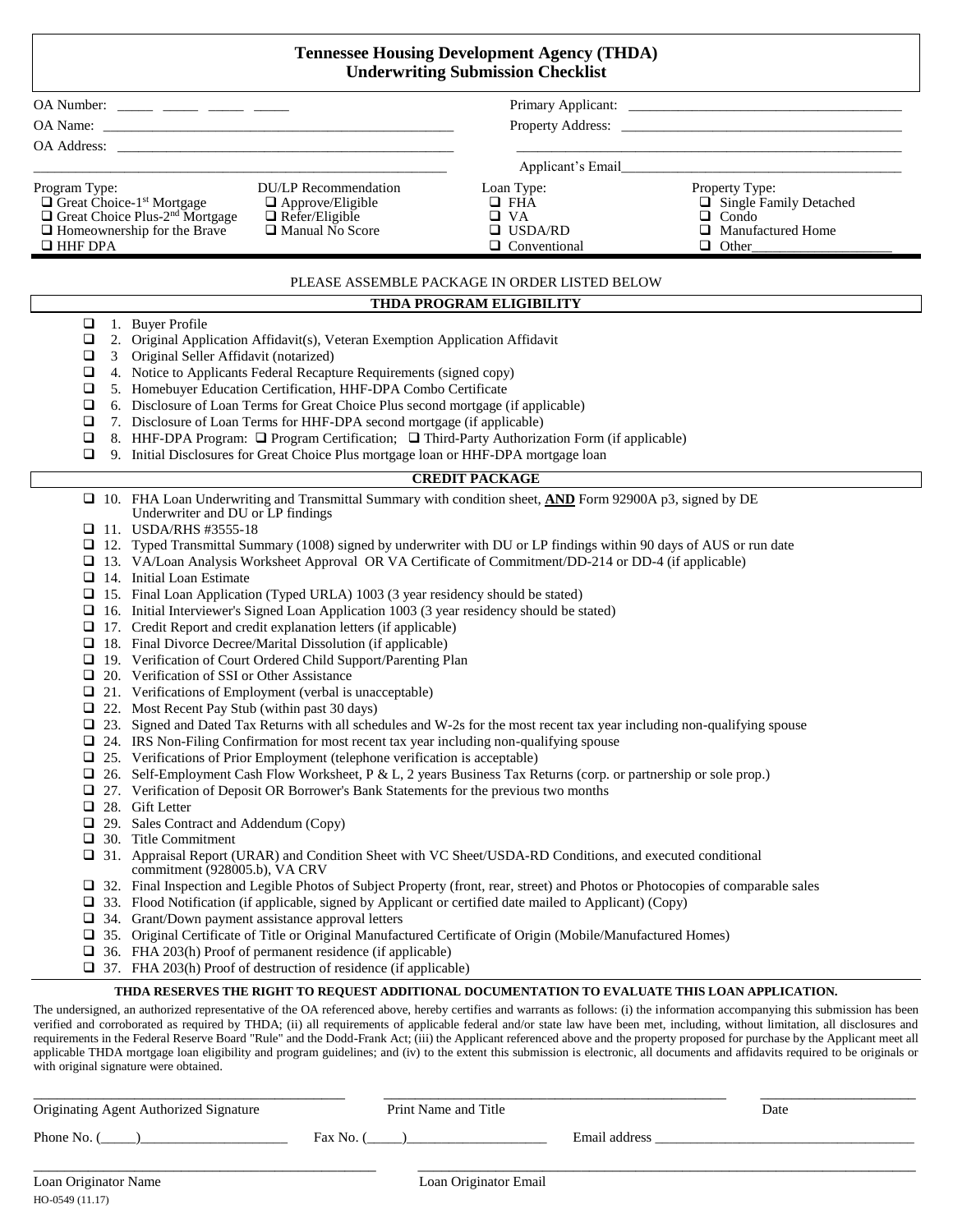# **SUBSTITUTE GFE FORM FOR THDA SUBORDINATES**

Second Mortgage Good Faith Estimate Disclo

|                                                      |                                                                                                                         |                                                                                                                                                                                                                                                                                                                                                                                                                                                                                                                                                                                                | Second Mortgage Good Faith Estimate Disclosure<br>Great Choice Plus Mortgage Loan |                                                                                                                                                                                                                                                                                                                                                                                                                                                                                 |
|------------------------------------------------------|-------------------------------------------------------------------------------------------------------------------------|------------------------------------------------------------------------------------------------------------------------------------------------------------------------------------------------------------------------------------------------------------------------------------------------------------------------------------------------------------------------------------------------------------------------------------------------------------------------------------------------------------------------------------------------------------------------------------------------|-----------------------------------------------------------------------------------|---------------------------------------------------------------------------------------------------------------------------------------------------------------------------------------------------------------------------------------------------------------------------------------------------------------------------------------------------------------------------------------------------------------------------------------------------------------------------------|
|                                                      |                                                                                                                         |                                                                                                                                                                                                                                                                                                                                                                                                                                                                                                                                                                                                |                                                                                   |                                                                                                                                                                                                                                                                                                                                                                                                                                                                                 |
|                                                      |                                                                                                                         |                                                                                                                                                                                                                                                                                                                                                                                                                                                                                                                                                                                                | Date Prepared:                                                                    |                                                                                                                                                                                                                                                                                                                                                                                                                                                                                 |
|                                                      | Property Address:                                                                                                       | <u> 1989 - Johann Stein, marwolaethau a bhann an t-Amhain an t-Amhain an t-Amhain an t-Amhain an t-Amhain an t-A</u>                                                                                                                                                                                                                                                                                                                                                                                                                                                                           |                                                                                   | Prepared by: TENNESSEE HOUSING DEVELOPMENT AGENCY<br>502 Deaderick St., Third Floor<br>Nashville, TN 37243                                                                                                                                                                                                                                                                                                                                                                      |
|                                                      | will show you the actual cost for items paid at settlement.                                                             |                                                                                                                                                                                                                                                                                                                                                                                                                                                                                                                                                                                                |                                                                                   | The information provided below reflects estimates of the charges which you are likely to incur at the settlement of your loan. The fees listed are estimated -<br>actual charges may be more or less. Your transaction may not involve a fee for every item listed. The numbers listed beside the estimates generally<br>correspond to the numbered lines contained in the HUD-1 settlement statement which you will be receiving at settlement. The HUD-1 settlement statement |
|                                                      | <b>Total Loan Amount: \$</b>                                                                                            | <b>Interest Rate: 0%</b>                                                                                                                                                                                                                                                                                                                                                                                                                                                                                                                                                                       | Term: 360 months                                                                  |                                                                                                                                                                                                                                                                                                                                                                                                                                                                                 |
| 800                                                  |                                                                                                                         | ITEMS PAYABLE IN CONNECTION WITH LOAN:                                                                                                                                                                                                                                                                                                                                                                                                                                                                                                                                                         |                                                                                   |                                                                                                                                                                                                                                                                                                                                                                                                                                                                                 |
| 801<br>802<br>803<br>804<br>805<br>808<br>809<br>810 | Loan Origination Fee<br>Loan Discount<br>Appraisal Fee<br><b>Credit Report</b><br>Mortgage Broker Fee<br>Processing Fee | <u> 1980 - Jan James James James James James James James James James James James James James James James James J</u><br>,我们也不会有什么。""我们的人,我们也不会有什么?""我们的人,我们也不会有什么?""我们的人,我们也不会有什么?""我们的人,我们也不会有什么?""我们的人<br>Lender's Inspection Fee<br>Tax Related Service Fee <u>contract the contract of the service</u> contract of the contract of the contract of the contract of the contract of the contract of the contract of the contract of the contract of the contract of the<br>and the control of the control of the control of the control of the control of the control of the control of the |                                                                                   |                                                                                                                                                                                                                                                                                                                                                                                                                                                                                 |
| 811<br>812                                           | Wire Transfer Fee                                                                                                       | Underwriting Fee                                                                                                                                                                                                                                                                                                                                                                                                                                                                                                                                                                               |                                                                                   |                                                                                                                                                                                                                                                                                                                                                                                                                                                                                 |
| 1100                                                 | <b>TITLE CHARGES:</b>                                                                                                   |                                                                                                                                                                                                                                                                                                                                                                                                                                                                                                                                                                                                |                                                                                   |                                                                                                                                                                                                                                                                                                                                                                                                                                                                                 |
| 1101<br>1105<br>1106<br>1107<br>1108                 | Closing or Escrow Fee<br>Document Preparation Fee<br><b>Notary Fees</b><br><b>Attorney Fees</b><br>Title Insurance      | <u> 1989 - Johann Stoff, deutscher Stoffen und der Stoffen und der Stoffen und der Stoffen und der Stoffen und der</u><br>,我们也不会有什么。""我们的人,我们也不会有什么?""我们的人,我们也不会有什么?""我们的人,我们的人,我们的人,我们的人,我们的人,我们的人,我们的人,我<br><u> 1989 - Johann Stein, marwolaethau a bhann an chomhair an chomhair an chomhair an chomhair an chomhair an chom</u>                                                                                                                                                                                                                                                            |                                                                                   | $\frac{1}{2}$ . The contract of the contract of the contract of the contract of the contract of the contract of the contract of the contract of the contract of the contract of the contract of the contract of the contract of t                                                                                                                                                                                                                                               |
| 1200                                                 |                                                                                                                         | <b>GOVERNMENT RECORDING &amp; TRANSFER CHARGES:</b>                                                                                                                                                                                                                                                                                                                                                                                                                                                                                                                                            |                                                                                   |                                                                                                                                                                                                                                                                                                                                                                                                                                                                                 |
| <u>1201</u><br>1202<br>1203                          | <b>Recording Fees</b><br><b>City/County Stamps</b><br><b>State Tax Stamps</b>                                           |                                                                                                                                                                                                                                                                                                                                                                                                                                                                                                                                                                                                |                                                                                   | \$                                                                                                                                                                                                                                                                                                                                                                                                                                                                              |
| 1300                                                 | ADDITIONAL SETTLEMENT CHARGES:                                                                                          |                                                                                                                                                                                                                                                                                                                                                                                                                                                                                                                                                                                                |                                                                                   |                                                                                                                                                                                                                                                                                                                                                                                                                                                                                 |
| 1302                                                 | Pest Inspection                                                                                                         |                                                                                                                                                                                                                                                                                                                                                                                                                                                                                                                                                                                                |                                                                                   |                                                                                                                                                                                                                                                                                                                                                                                                                                                                                 |
|                                                      |                                                                                                                         |                                                                                                                                                                                                                                                                                                                                                                                                                                                                                                                                                                                                | <b>Estimated Closing Costs:</b>                                                   | \$                                                                                                                                                                                                                                                                                                                                                                                                                                                                              |
|                                                      |                                                                                                                         |                                                                                                                                                                                                                                                                                                                                                                                                                                                                                                                                                                                                |                                                                                   |                                                                                                                                                                                                                                                                                                                                                                                                                                                                                 |

You are not required to complete this agreement merely because you have received these disclosures or signed a loan application.

\_\_\_\_\_\_\_\_\_\_\_\_\_\_\_\_\_\_\_\_\_\_\_\_\_\_\_\_\_\_\_\_\_\_\_\_\_\_\_\_\_\_\_\_\_\_\_\_\_\_\_\_\_ \_\_\_\_\_\_\_\_\_\_\_\_\_\_\_\_\_\_\_\_\_\_\_\_\_\_\_\_\_\_\_\_\_\_\_\_\_\_\_\_\_\_\_\_\_\_\_\_\_\_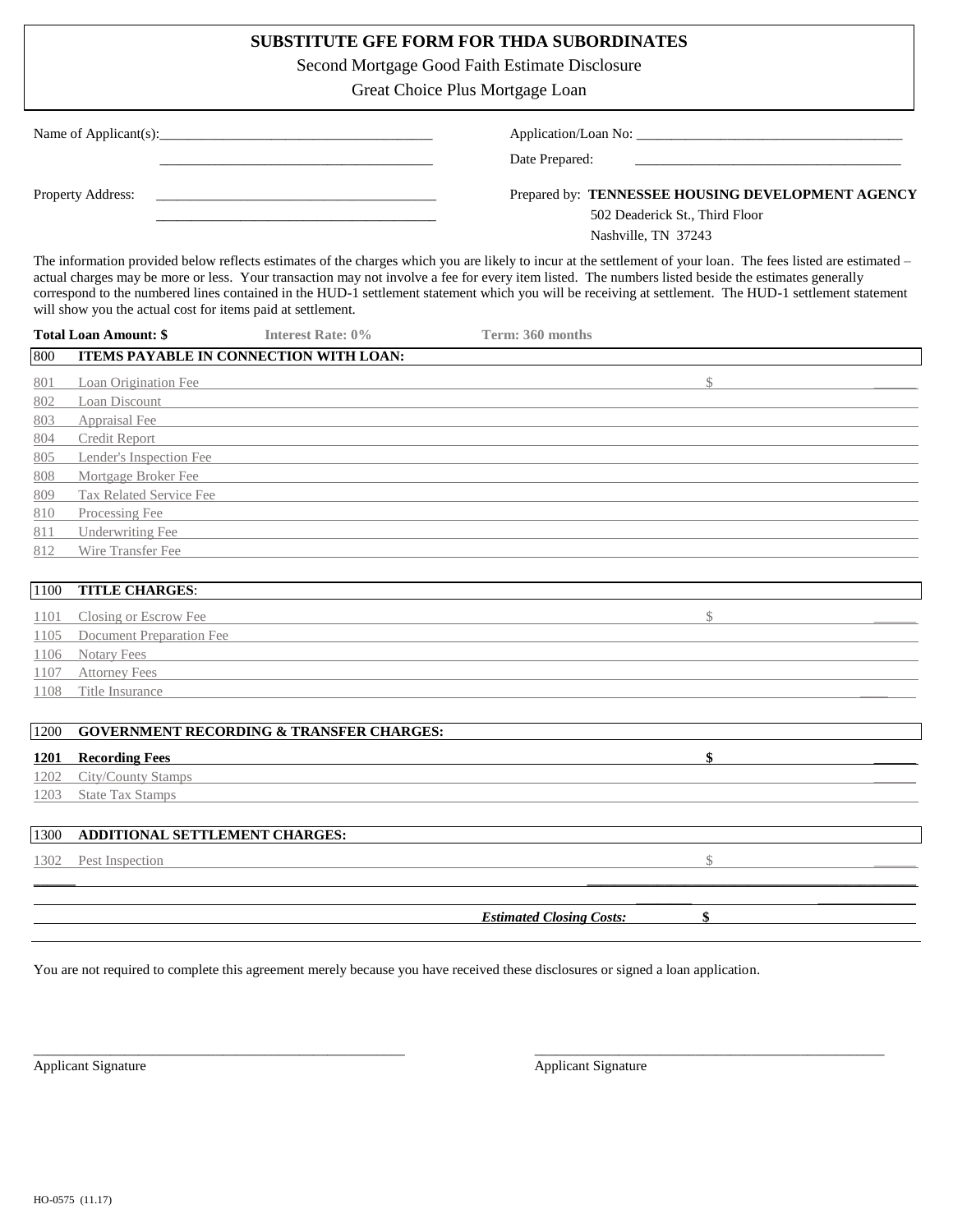# **GREAT CHOICE PLUS SETTLEMENT STATEMENT**

# **Closing Disclosure for Great Choice Plus Mortgage Loan**

Note: This form is furnished to give you a statement of actual settlement costs. Amounts paid to and by the settlement agent are shown. Items marked "POC" were paid outside the closing and are shown here for informational purposes and are not included in the totals.

#### **Name and Address of Borrower(s): Lender:**

**Property Location**: \_\_\_\_\_\_\_\_\_\_\_\_\_\_\_\_\_\_\_\_\_\_\_\_\_\_\_\_\_\_\_\_\_\_\_\_\_\_\_

Tennessee Housing Development Agency \_\_\_\_\_\_\_\_\_\_\_\_\_\_\_\_\_\_\_\_\_\_\_\_\_\_\_\_\_\_\_\_\_\_\_\_\_\_\_\_\_\_\_\_\_\_\_\_\_\_\_\_\_\_ 502 Deaderick St., Third Floor Nashville, TN 37243 \_\_\_\_\_\_\_\_\_\_\_\_\_\_\_\_\_\_\_\_\_\_\_\_\_\_\_\_\_\_\_\_\_\_\_\_\_\_\_\_\_\_\_\_\_\_\_\_\_\_\_\_\_\_ (615) 815-2100

\_\_\_\_\_\_\_\_\_\_\_\_\_\_\_\_\_\_\_\_\_\_\_\_\_\_\_\_\_\_\_\_\_\_\_\_\_\_\_ **Settlement Date:** \_\_\_\_\_\_\_\_\_\_\_\_\_\_\_\_\_\_\_

| <b>Summary of Borrower's Transaction</b>         |  |
|--------------------------------------------------|--|
| 100. Gross Amount Due from Borrower              |  |
| 101. Contract sales price                        |  |
| 102. Personal Property                           |  |
| 103. Settlement Charges to Borrower              |  |
| 120. Gross Amount Due From Borrower              |  |
| 200. Amounts Paid by or in Behalf of Borrower    |  |
| 201. Deposit or earnest money                    |  |
| 202. Principal amount of new loan                |  |
| 203. Existing loan(s) taken subject to           |  |
| 220. Total Paid by/for Borrower                  |  |
| 300. Cash at Settlement from/to Borrower         |  |
| 301. Gross amount due from Borrower (Line120)    |  |
| 302. Less amount paid by/for Borrower (Line 220) |  |
| 303. Cash To Borrower For DPA on 1st Mtg         |  |

| <b>Settlement Charges</b>                  |  |
|--------------------------------------------|--|
| 800. Items Payable in Connection with Loan |  |
| 801. Loan Origination                      |  |
| 802. Loan Discount                         |  |
| 803. Appraisal                             |  |
| 804. Credit Report                         |  |
| 805. Lender's Inspection                   |  |
| 808. Mortgage Broker Fee                   |  |
| 809. Tax Related Service Fee               |  |
| 810. Processing Fee                        |  |
| 811. Underwriting Fee                      |  |
| 812. Wire Transfer Fee                     |  |
| 1100. Title Charges                        |  |
| 1101. Closing or Escrow Fee                |  |
| 1105. Doc Preparation Fee                  |  |
| 1106. Notary Fees                          |  |
| 1107. Attorney Fees                        |  |
| 1108. Title Insurance                      |  |
| 1200. Government Recording and Transfer    |  |
| 1201. Recording Fees To Register of Deeds  |  |
| 1202.Deed \$<br>Mortgage \$                |  |
| 1203. Transfer taxes                       |  |
| 1204. City/County tax/Stamps               |  |
| 1205. State tax/stamps                     |  |
| 1300. Additional Settlement Charges        |  |
| 1302. Pest Inspection                      |  |
| 1400. Total Settlement Charges             |  |

The undersigned hereby acknowledges receipt of a completed copy of this statement.

 $\overline{\phantom{a}}$  , and the contribution of the contribution of the contribution of the contribution of the contribution of the contribution of the contribution of the contribution of the contribution of the contribution of the

Borrower Signature **Borrower Signature** Borrower Signature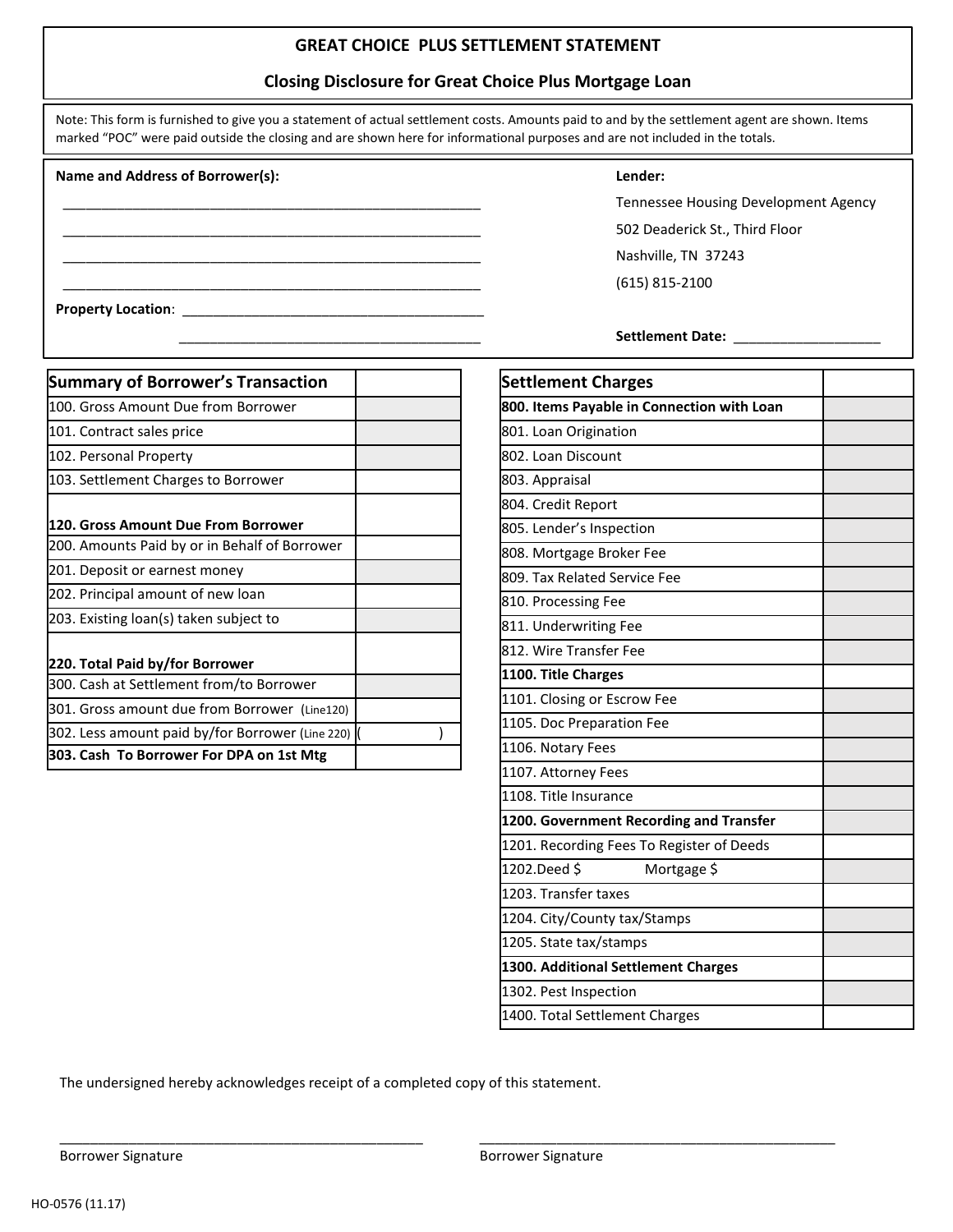# **Instructions for Great Choice 2 nd Settlement Statement**

Please complete the Settlement Statement Form HO-0576 for the second loan in order for the correct number to go on the Closing Disclosure for the first loan. It is suggested that both forms be sent to the borrower at the same time in order to meet the 3 day requirement.

THDA must receive both Closing Disclosures in the closing packages that are uploaded after closing. If the forms are not correct, the loans will not fund until they are submitted correctly.

Please see the attached EXAMPLE of a correct Great Choice Plus Settlement Statement.

| Line | <b>Description</b>                                                                                                                                                                  |
|------|-------------------------------------------------------------------------------------------------------------------------------------------------------------------------------------|
| 103  | Same as recording fee. Same amount on line 120 and 1400.                                                                                                                            |
| 120  | Same amount on line 103 and 1400.                                                                                                                                                   |
| 202  | Amount of 2 <sup>nd</sup> loan.                                                                                                                                                     |
| 220  | Total of line 202 and 204.                                                                                                                                                          |
| 301  | Same amount as line 120.                                                                                                                                                            |
| 302  | Same amount as line 220.                                                                                                                                                            |
| 303  | Total of lines 301 and 302. This amount goes on the CD for the first loan on Line L-06.                                                                                             |
| 1201 | Recording fee for $2nd$ deed of trust; should also be on line 1202. This amount is normally \$42 or<br>\$47, depending on whether an extra page is added for the legal description. |
| 1203 | Should be blank. There are no transfer taxes or tax stamps for the $2nd$ loan.                                                                                                      |
| 1204 | Should be blank. There are no transfer taxes or tax stamps for the $2nd$ loan.                                                                                                      |
| 1205 | Should be blank. There are no transfer taxes or tax stamps for the $2nd$ loan.                                                                                                      |
| 1400 | Total Settlement Charges; the same as recording fee. Same amount on line 103 and 120.                                                                                               |

**For additional assistance please submit questions to [sfASK@thda.org.](mailto:sfASK@thda.org)**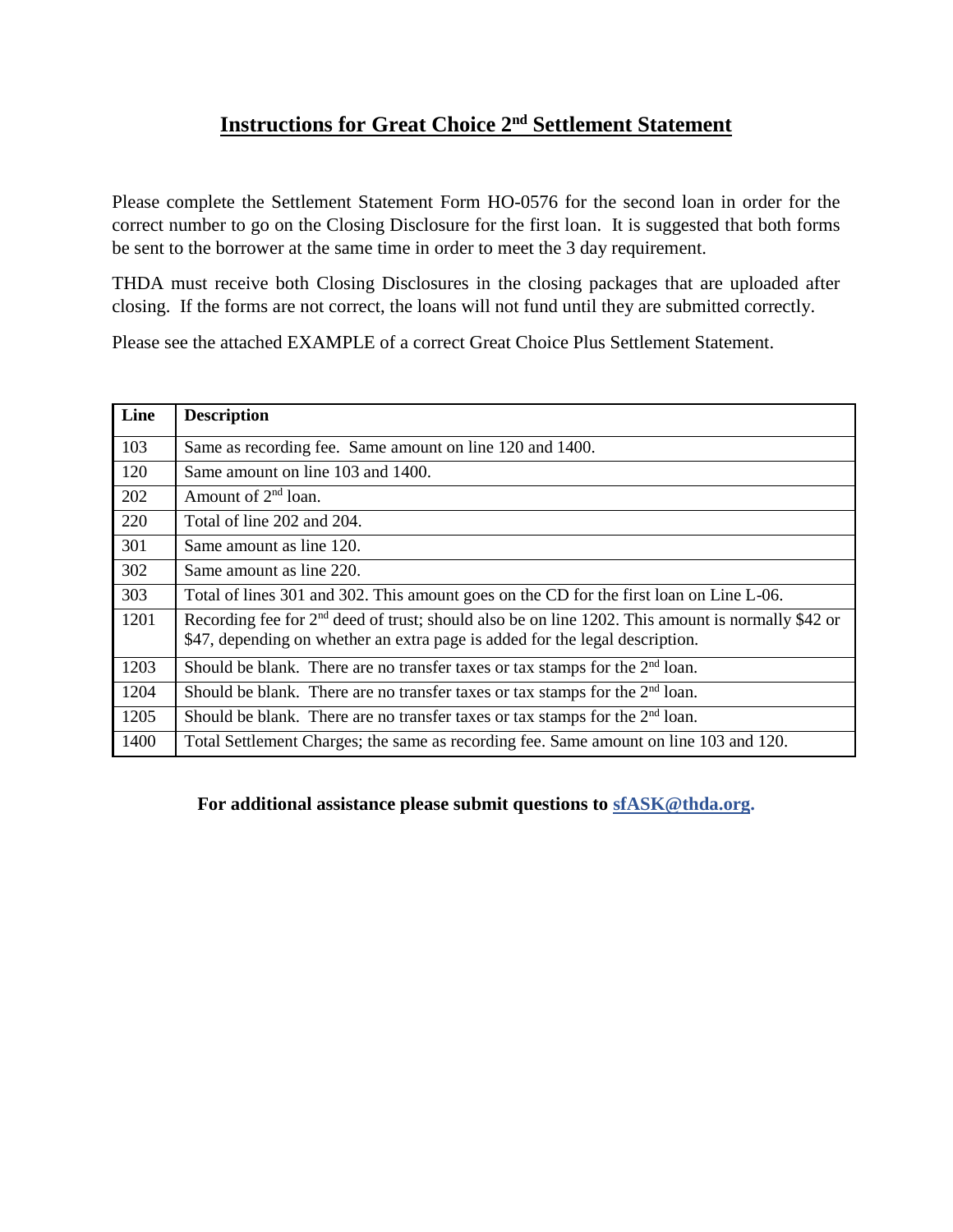# **SUBSTITUTE GFE FORM FOR THDA SUBORDINATES**

Second Mortgage Good Faith Estimate Disclosure

# **HHF-DPA Mortgage Loan**

|      |                                                             |                                                                                                                                                               | <b>HHF-DPA Mortgage Loan</b>                                                                                                                                                                                                                                                                                                                                                                                                                                                    |                                                                                                                      |
|------|-------------------------------------------------------------|---------------------------------------------------------------------------------------------------------------------------------------------------------------|---------------------------------------------------------------------------------------------------------------------------------------------------------------------------------------------------------------------------------------------------------------------------------------------------------------------------------------------------------------------------------------------------------------------------------------------------------------------------------|----------------------------------------------------------------------------------------------------------------------|
|      |                                                             |                                                                                                                                                               |                                                                                                                                                                                                                                                                                                                                                                                                                                                                                 |                                                                                                                      |
|      |                                                             |                                                                                                                                                               | Date Prepared:                                                                                                                                                                                                                                                                                                                                                                                                                                                                  | <u> 1989 - Johann John Stein, markin fan it ferstjer fan it ferstjer fan it ferstjer fan it ferstjer fan it fers</u> |
|      | Property Address:                                           | the control of the control of the control of the control of the control of the control of<br><u> 1989 - Andrea Stadt Britain, amerikansk politik (* 1908)</u> | Prepared by: TENNESSEE HOUSING DEVELOPMENT AGENCY<br>502 Deaderick St., Third Floor                                                                                                                                                                                                                                                                                                                                                                                             |                                                                                                                      |
|      |                                                             |                                                                                                                                                               | Nashville, TN 37243                                                                                                                                                                                                                                                                                                                                                                                                                                                             |                                                                                                                      |
|      | will show you the actual cost for items paid at settlement. |                                                                                                                                                               | The information provided below reflects estimates of the charges which you are likely to incur at the settlement of your loan. The fees listed are estimated -<br>actual charges may be more or less. Your transaction may not involve a fee for every item listed. The numbers listed beside the estimates generally<br>correspond to the numbered lines contained in the HUD-1 settlement statement which you will be receiving at settlement. The HUD-1 settlement statement |                                                                                                                      |
|      | <b>Total Loan Amount: \$15,000</b>                          | Interest Rate: 0%                                                                                                                                             | Term: 120 months                                                                                                                                                                                                                                                                                                                                                                                                                                                                |                                                                                                                      |
| 800  |                                                             | <b>ITEMS PAYABLE IN CONNECTION WITH LOAN:</b>                                                                                                                 |                                                                                                                                                                                                                                                                                                                                                                                                                                                                                 |                                                                                                                      |
| 801  | Loan Origination Fee                                        |                                                                                                                                                               |                                                                                                                                                                                                                                                                                                                                                                                                                                                                                 |                                                                                                                      |
| 802  | Loan Discount                                               |                                                                                                                                                               |                                                                                                                                                                                                                                                                                                                                                                                                                                                                                 |                                                                                                                      |
| 803  | Appraisal Fee                                               |                                                                                                                                                               | ,我们也不能会在这里,我们的人们就会在这里,我们的人们就会在这里,我们的人们就会在这里,我们的人们就会在这里,我们的人们就会在这里,我们的人们就会在这里,我们的                                                                                                                                                                                                                                                                                                                                                                                                |                                                                                                                      |
| 804  | <b>Credit Report</b>                                        |                                                                                                                                                               | ,我们也不能在这里的时候,我们也不能在这里的时候,我们也不能会在这里的时候,我们也不能会在这里的时候,我们也不能会在这里的时候,我们也不能会在这里的时候,我们也不                                                                                                                                                                                                                                                                                                                                                                                               |                                                                                                                      |
| 805  |                                                             |                                                                                                                                                               | Lender's Inspection Fee                                                                                                                                                                                                                                                                                                                                                                                                                                                         |                                                                                                                      |
| 808  | Mortgage Broker Fee                                         |                                                                                                                                                               | <u> 1989 - Johann Stoff, amerikansk politiker (d. 1989)</u>                                                                                                                                                                                                                                                                                                                                                                                                                     |                                                                                                                      |
| 809  | Tax Related Service Fee                                     |                                                                                                                                                               | <u> 1989 - Johann Stoff, amerikansk politiker (d. 1989)</u>                                                                                                                                                                                                                                                                                                                                                                                                                     |                                                                                                                      |
| 810  | Processing Fee                                              |                                                                                                                                                               | ,我们也不能在这里的时候,我们也不能在这里的时候,我们也不能会在这里,我们也不能会在这里的时候,我们也不能会在这里的时候,我们也不能会在这里的时候,我们也不能会                                                                                                                                                                                                                                                                                                                                                                                                |                                                                                                                      |
| 811  | Underwriting Fee                                            |                                                                                                                                                               | ,我们也不会有什么。""我们的人,我们也不会有什么?""我们的人,我们也不会有什么?""我们的人,我们也不会有什么?""我们的人,我们也不会有什么?""我们的人                                                                                                                                                                                                                                                                                                                                                                                                |                                                                                                                      |
| 812  | Wire Transfer Fee                                           |                                                                                                                                                               |                                                                                                                                                                                                                                                                                                                                                                                                                                                                                 |                                                                                                                      |
|      |                                                             |                                                                                                                                                               |                                                                                                                                                                                                                                                                                                                                                                                                                                                                                 |                                                                                                                      |
| 1100 | <b>TITLE CHARGES:</b>                                       |                                                                                                                                                               |                                                                                                                                                                                                                                                                                                                                                                                                                                                                                 |                                                                                                                      |
| 1101 | Closing or Escrow Fee                                       |                                                                                                                                                               |                                                                                                                                                                                                                                                                                                                                                                                                                                                                                 |                                                                                                                      |
| 1105 | Document Preparation Fee                                    |                                                                                                                                                               | <u> 1989 - Andrea Santa Andrea Andrea Andrea Andrea Andrea Andrea Andrea Andrea Andrea Andrea Andrea Andrea Andr</u>                                                                                                                                                                                                                                                                                                                                                            |                                                                                                                      |
| 1106 | <b>Notary Fees</b>                                          |                                                                                                                                                               | ,我们也不能在这里的时候,我们也不能在这里的时候,我们也不能会在这里的时候,我们也不能会在这里的时候,我们也不能会在这里的时候,我们也不能会在这里的时候,我们也不                                                                                                                                                                                                                                                                                                                                                                                               |                                                                                                                      |
| 1107 | <b>Attorney Fees</b>                                        |                                                                                                                                                               | ,我们也不能在这里的时候,我们也不能在这里的时候,我们也不能会在这里的时候,我们也不能会在这里的时候,我们也不能会在这里的时候,我们也不能会在这里的时候,我们也不                                                                                                                                                                                                                                                                                                                                                                                               |                                                                                                                      |
| 1108 | Title Insurance                                             |                                                                                                                                                               |                                                                                                                                                                                                                                                                                                                                                                                                                                                                                 |                                                                                                                      |
|      |                                                             |                                                                                                                                                               |                                                                                                                                                                                                                                                                                                                                                                                                                                                                                 |                                                                                                                      |
| 1200 |                                                             | <b>GOVERNMENT RECORDING &amp; TRANSFER CHARGES:</b>                                                                                                           |                                                                                                                                                                                                                                                                                                                                                                                                                                                                                 |                                                                                                                      |
| 1201 | <b>Recording Fees</b>                                       |                                                                                                                                                               | \$                                                                                                                                                                                                                                                                                                                                                                                                                                                                              |                                                                                                                      |
| 1202 | City/County Stamps                                          |                                                                                                                                                               |                                                                                                                                                                                                                                                                                                                                                                                                                                                                                 |                                                                                                                      |
| 1203 | <b>State Tax Stamps</b>                                     |                                                                                                                                                               |                                                                                                                                                                                                                                                                                                                                                                                                                                                                                 |                                                                                                                      |
| 1300 | ADDITIONAL SETTLEMENT CHARGES:                              |                                                                                                                                                               |                                                                                                                                                                                                                                                                                                                                                                                                                                                                                 |                                                                                                                      |
|      |                                                             |                                                                                                                                                               |                                                                                                                                                                                                                                                                                                                                                                                                                                                                                 |                                                                                                                      |
| 1302 | Pest Inspection                                             |                                                                                                                                                               |                                                                                                                                                                                                                                                                                                                                                                                                                                                                                 |                                                                                                                      |
|      |                                                             |                                                                                                                                                               | <b>Estimated Closing Costs:</b><br>\$                                                                                                                                                                                                                                                                                                                                                                                                                                           |                                                                                                                      |
|      |                                                             |                                                                                                                                                               |                                                                                                                                                                                                                                                                                                                                                                                                                                                                                 |                                                                                                                      |

You are not required to complete this agreement merely because you have received these disclosures or signed a loan application.

\_\_\_\_\_\_\_\_\_\_\_\_\_\_\_\_\_\_\_\_\_\_\_\_\_\_\_\_\_\_\_\_\_\_\_\_\_\_\_\_\_\_\_\_\_\_\_\_\_\_\_\_\_ \_\_\_\_\_\_\_\_\_\_\_\_\_\_\_\_\_\_\_\_\_\_\_\_\_\_\_\_\_\_\_\_\_\_\_\_\_\_\_\_\_\_\_\_\_\_\_\_\_\_

Applicant Signature Applicant Signature Applicant Signature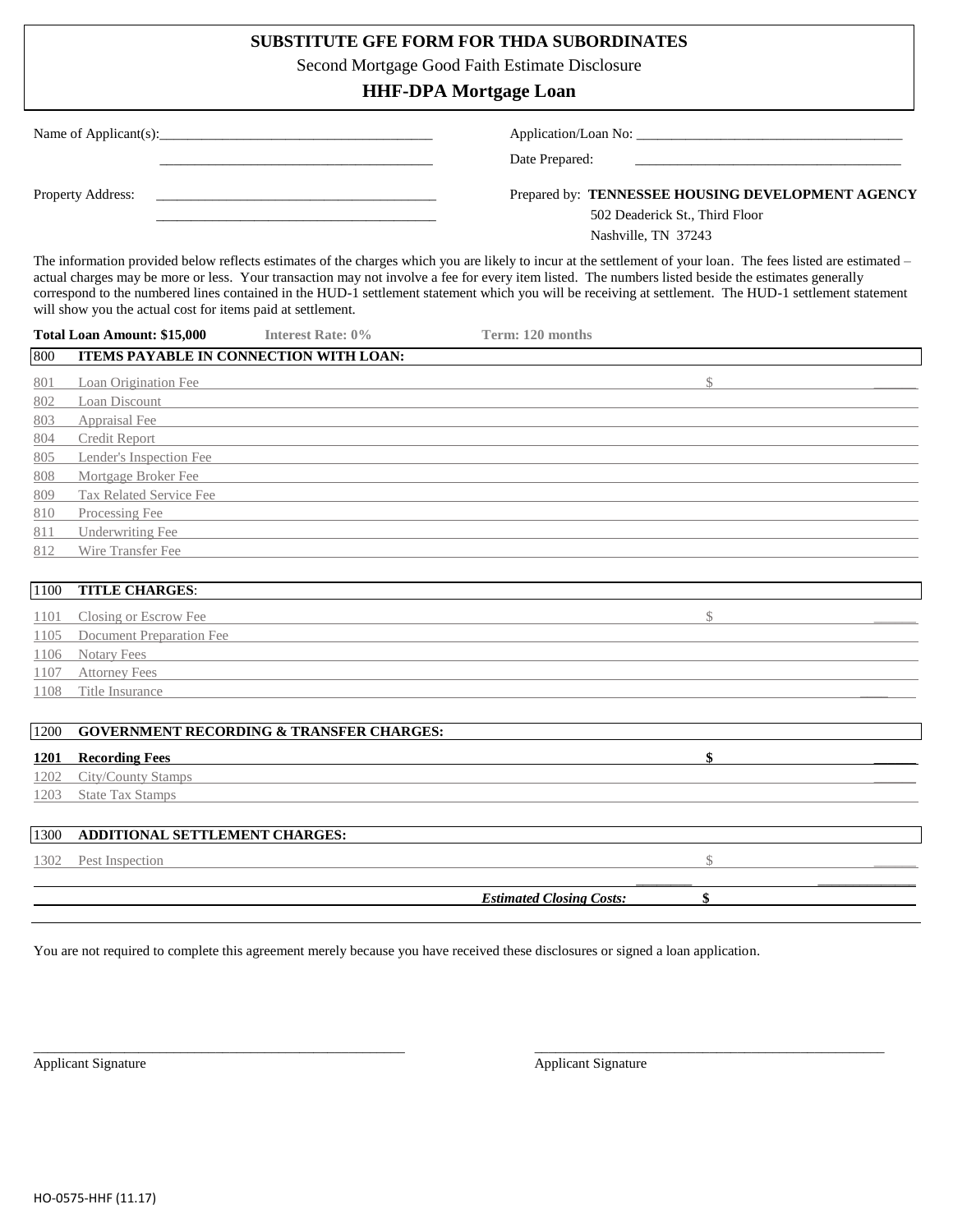## **HHF-DPA SETTLEMENT STATEMENT**

# **Closing Disclosure for Hardest Hit Fund DPA Loan**

| Note: This form is furnished to give you a statement of actual settlement costs. Amounts paid to and by the settlement agent are shown. Items |
|-----------------------------------------------------------------------------------------------------------------------------------------------|
| marked "POC" were paid outside the closing and are shown here for informational purposes and are not included in the totals.                  |
|                                                                                                                                               |

## **Name and Address of Borrower(s): Lender:**

**Property Location**: \_\_\_\_\_\_\_\_\_\_\_\_\_\_\_\_\_\_\_\_\_\_\_\_\_\_\_\_\_\_\_\_\_\_\_\_\_\_\_

Tennessee Housing Development Agency \_\_\_\_\_\_\_\_\_\_\_\_\_\_\_\_\_\_\_\_\_\_\_\_\_\_\_\_\_\_\_\_\_\_\_\_\_\_\_\_\_\_\_\_\_\_\_\_\_\_\_\_\_\_ 502 Deaderick St., Third Floor Nashville, TN 37243 \_\_\_\_\_\_\_\_\_\_\_\_\_\_\_\_\_\_\_\_\_\_\_\_\_\_\_\_\_\_\_\_\_\_\_\_\_\_\_\_\_\_\_\_\_\_\_\_\_\_\_\_\_\_ (615) 815-2100

\_\_\_\_\_\_\_\_\_\_\_\_\_\_\_\_\_\_\_\_\_\_\_\_\_\_\_\_\_\_\_\_\_\_\_\_\_\_\_ **Settlement Date:** \_\_\_\_\_\_\_\_\_\_\_\_\_\_\_\_\_\_\_

| <b>Summary of Borrower's Transaction</b>         |  |
|--------------------------------------------------|--|
| 100. Gross Amount Due from Borrower              |  |
| 101. Contract sales price                        |  |
| 102. Personal Property                           |  |
| 103. Settlement Charges to Borrower              |  |
| 120. Gross Amount Due From Borrower              |  |
| 200. Amounts Paid by or in Behalf of Borrower    |  |
| 201. Deposit or earnest money                    |  |
| 202. Principal amount of new loan                |  |
| 203. Existing loan(s) taken subject to           |  |
| 220. Total Paid by/for Borrower                  |  |
| 300. Cash at Settlement from/to Borrower         |  |
| 301. Gross amount due from Borrower (Line120)    |  |
| 302. Less amount paid by/for Borrower (Line 220) |  |
| 303. Cash To Borrower For DPA on 1st Mtg         |  |

| <b>Settlement Charges</b>                  |  |
|--------------------------------------------|--|
| 800. Items Payable in Connection with Loan |  |
| 801. Loan Origination                      |  |
| 802. Loan Discount                         |  |
| 803. Appraisal                             |  |
| 804. Credit Report                         |  |
| 805. Lender's Inspection                   |  |
| 808. Mortgage Broker Fee                   |  |
| 809. Tax Related Service Fee               |  |
| 810. Processing Fee                        |  |
| 811. Underwriting Fee                      |  |
| 812. Wire Transfer Fee                     |  |
| 1100. Title Charges                        |  |
| 1101. Closing or Escrow Fee                |  |
| 1105. Doc Preparation Fee                  |  |
| 1106. Notary Fees                          |  |
| 1107. Attorney Fees                        |  |
| 1108. Title Insurance                      |  |
| 1200. Government Recording and Transfer    |  |
| 1201. Recording Fees To Register of Deeds  |  |
| 1202.Deed \$<br>Mortgage \$                |  |
| 1203. Transfer taxes                       |  |
| 1204. City/County tax/Stamps               |  |
| 1205. State tax/stamps                     |  |
| 1300. Additional Settlement Charges        |  |
| 1302. Pest Inspection                      |  |
| 1400. Total Settlement Charges             |  |

The undersigned hereby acknowledges receipt of a completed copy of this statement.

 $\overline{\phantom{a}}$  , and the contribution of the contribution of the contribution of the contribution of the contribution of the contribution of the contribution of the contribution of the contribution of the contribution of the

Borrower Signature **Borrower Signature Borrower Signature**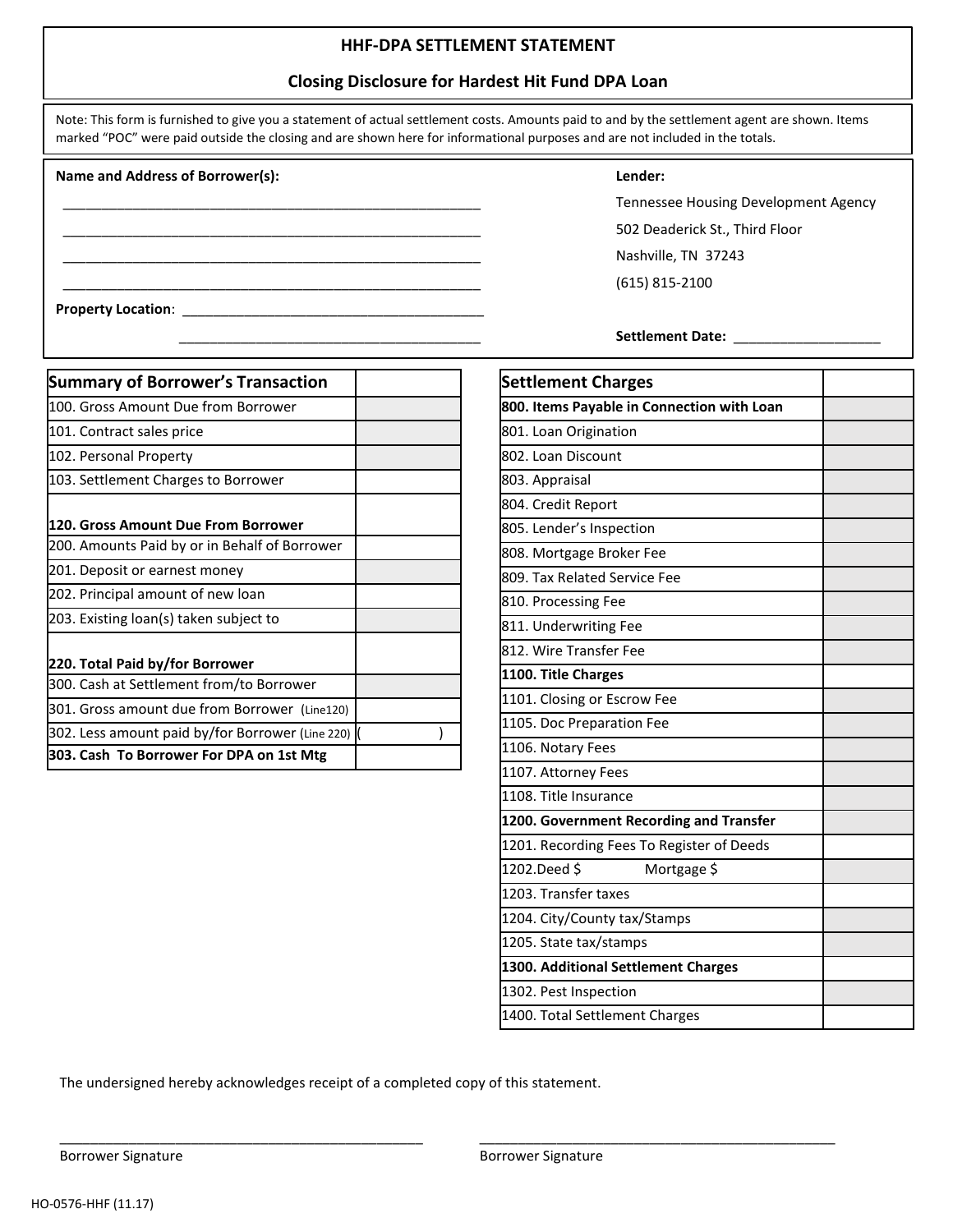# **Instructions for HHF-DPA 2 nd Settlement Statement**

Please complete the Settlement Statement Form HO-0576-HHF for the second loan in order for the correct number to go on the Closing Disclosure for the first loan. It is suggested that both forms be sent to the borrower at the same time in order to meet the 3 day requirement.

THDA must receive both Closing Disclosures in the closing packages that are uploaded after closing. If the forms are not correct, the loans will not fund until they are submitted correctly.

| Line | <b>Description</b>                                                                                                                                                                  |
|------|-------------------------------------------------------------------------------------------------------------------------------------------------------------------------------------|
| 103  | Same as recording fee. Same amount on line 120 and 1400.                                                                                                                            |
| 120  | Same amount on line 103 and 1400.                                                                                                                                                   |
| 202  | Amount of $2nd$ loan.                                                                                                                                                               |
| 220  | Total of line 202 and 204.                                                                                                                                                          |
| 301  | Same amount as line 120.                                                                                                                                                            |
| 302  | Same amount as line 220.                                                                                                                                                            |
| 303  | Total of lines 301 and 302. This amount goes on the CD for the first loan on Line L-06.                                                                                             |
| 1201 | Recording fee for $2nd$ deed of trust; should also be on line 1202. This amount is normally \$42 or<br>\$47, depending on whether an extra page is added for the legal description. |
| 1203 | Should be blank. There are no transfer taxes or tax stamps for the $2nd$ loan.                                                                                                      |
| 1204 | Should be blank. There are no transfer taxes or tax stamps for the 2 <sup>nd</sup> loan.                                                                                            |
| 1205 | Should be blank. There are no transfer taxes or tax stamps for the $2nd$ loan.                                                                                                      |
| 1400 | Total Settlement Charges; the same as recording fee. Same amount on line 103 and 120.                                                                                               |

**For additional assistance please submit questions to [sfASK@thda.org.](mailto:sfASK@thda.org)**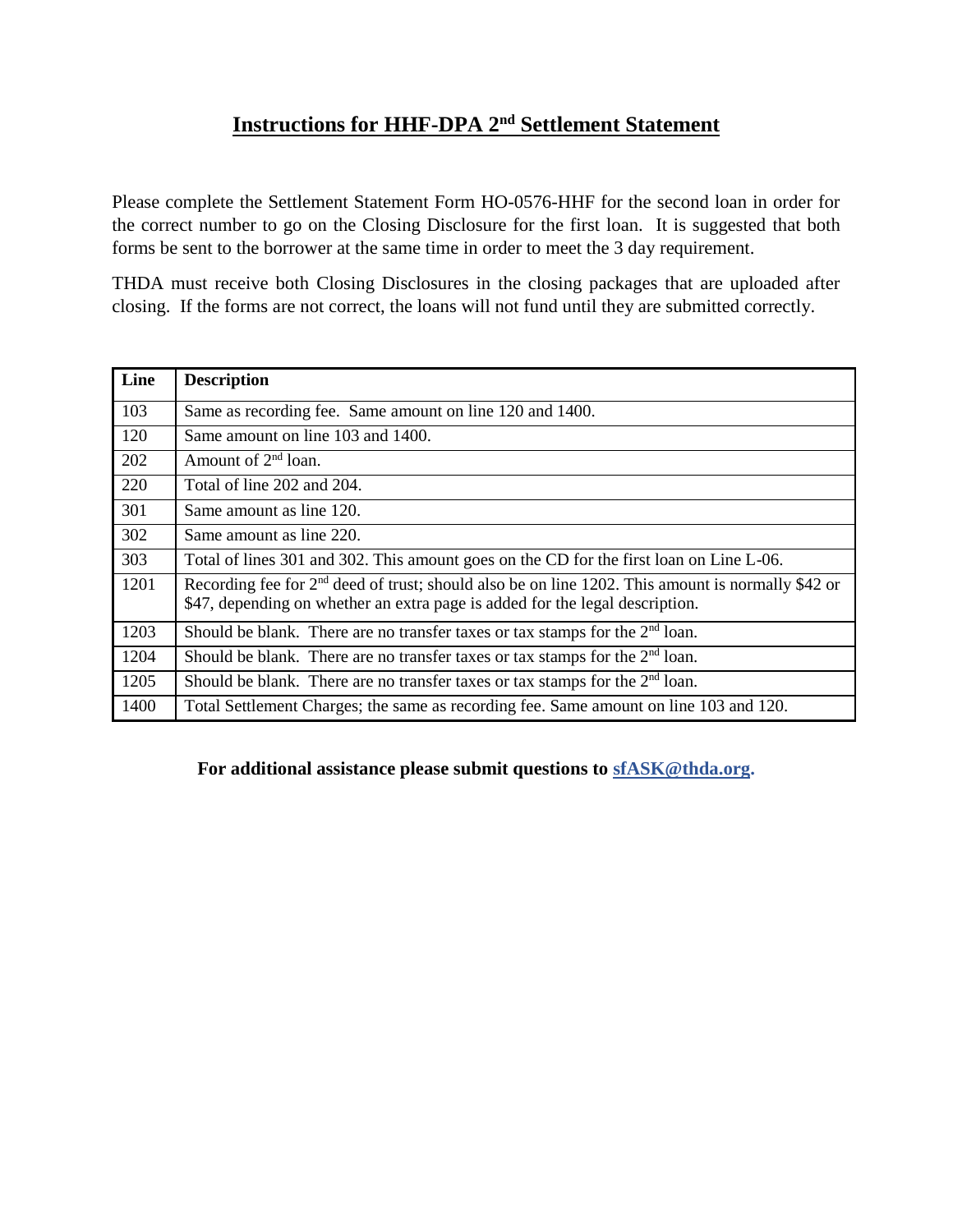Save this Loan Estimate to compare with your Closing Disclosure.

# **Tennessee Housing Development Agency**

| 502 Deaderick St, Third Floor, Nashville, TN 37243 |
|----------------------------------------------------|
|----------------------------------------------------|

| <b>Loan Estimate</b>                    |       | 30 years, Forgiven at the end of the term<br><b>LOAN TERM</b><br>Purchase<br><b>PURPOSE</b>                                                                                                             |
|-----------------------------------------|-------|---------------------------------------------------------------------------------------------------------------------------------------------------------------------------------------------------------|
| <b>DATE ISSUED</b><br><b>APPLICANTS</b> |       | Non-amortizing, Deferred Payment, Fixed Rate<br><b>PRODUCT</b><br>□ Conventional □ FHA □ VA <i>KGreat Choice Plus</i><br><b>LOAN TYPE</b><br><b>LOAN ID#</b>                                            |
| <b>PROPERTY</b><br><b>SALE PRICE</b>    |       | YES, until<br>NO.<br><b>RATE LOCK</b><br>Before closing, your interest rate, points, and lender credits can<br>change unless you lock the interest rate. All other estimated<br>closing costs expire on |
| <b>Loan Terms</b>                       |       | <b>Can this amount increase after closing?</b>                                                                                                                                                          |
| <b>Loan Amount</b>                      |       | N <sub>O</sub>                                                                                                                                                                                          |
| <b>Interest Rate</b>                    | $0\%$ | NO                                                                                                                                                                                                      |

| Loan Terms                                                                                                                 | Can this amount increase after closing?                                                                                                                                                      |  |
|----------------------------------------------------------------------------------------------------------------------------|----------------------------------------------------------------------------------------------------------------------------------------------------------------------------------------------|--|
| <b>Loan Amount</b>                                                                                                         | NO.                                                                                                                                                                                          |  |
| <b>Interest Rate</b>                                                                                                       | NO.<br>$0\%$                                                                                                                                                                                 |  |
| <b>Monthly Principal &amp; Interest</b><br>See Projected Payments below for your<br><b>Estimated Total Monthly Payment</b> | $\Omega$<br>N <sub>O</sub>                                                                                                                                                                   |  |
| <b>Prepayment Penalty</b>                                                                                                  | Does the loan have these features?<br>NO, Due in full upon 1st mortgage payoff, assumption, or refinance. The loan is<br>forgiven at the end of the term of the Great Choice first mortgage. |  |
| <b>Balloon Payment</b>                                                                                                     | YES, You will have to pay loan in full upon 1st mortgage payoff, assumption or refinance                                                                                                     |  |

| <b>Projected Payments</b>                                                           |     |                                                                                                                                |                                                                                           |
|-------------------------------------------------------------------------------------|-----|--------------------------------------------------------------------------------------------------------------------------------|-------------------------------------------------------------------------------------------|
| <b>Payment Calculation</b>                                                          |     | Years 1-30                                                                                                                     |                                                                                           |
| Principal & Interest                                                                |     |                                                                                                                                |                                                                                           |
| Mortgage Insurance                                                                  |     | \$0                                                                                                                            |                                                                                           |
| <b>Estimated Escrow</b><br>Amount can increase over time                            |     |                                                                                                                                |                                                                                           |
| <b>Estimated Total</b><br><b>Monthly Payment</b>                                    |     | \$0                                                                                                                            |                                                                                           |
| <b>Estimated Taxes, Insurance</b><br>& Assessments<br>Amount can increase over time | N/A | This estimate includes<br>$\Box$ Property Taxes<br>$\Box$ Homeowner's Insurance<br>$\Box$ Other:<br>property costs separately. | In escrow?<br>See Section G on page 2 for escrowed property costs. You must pay for other |
| <b>Costs at Closing</b>                                                             |     |                                                                                                                                |                                                                                           |
| <b>Estimated Closing Costs</b>                                                      |     | Includes<br>in Loan Costs $+$<br>in Lender Credits. See page 2 for details.                                                    | in Other Costs -                                                                          |
| <b>Estimated Cash to Close</b>                                                      |     | Includes Closing Costs. See Calculating Cash to Close on page 2 for details.                                                   |                                                                                           |

Visit **www.consumerfinance.gov/mortgage-estimate** for general information and tools.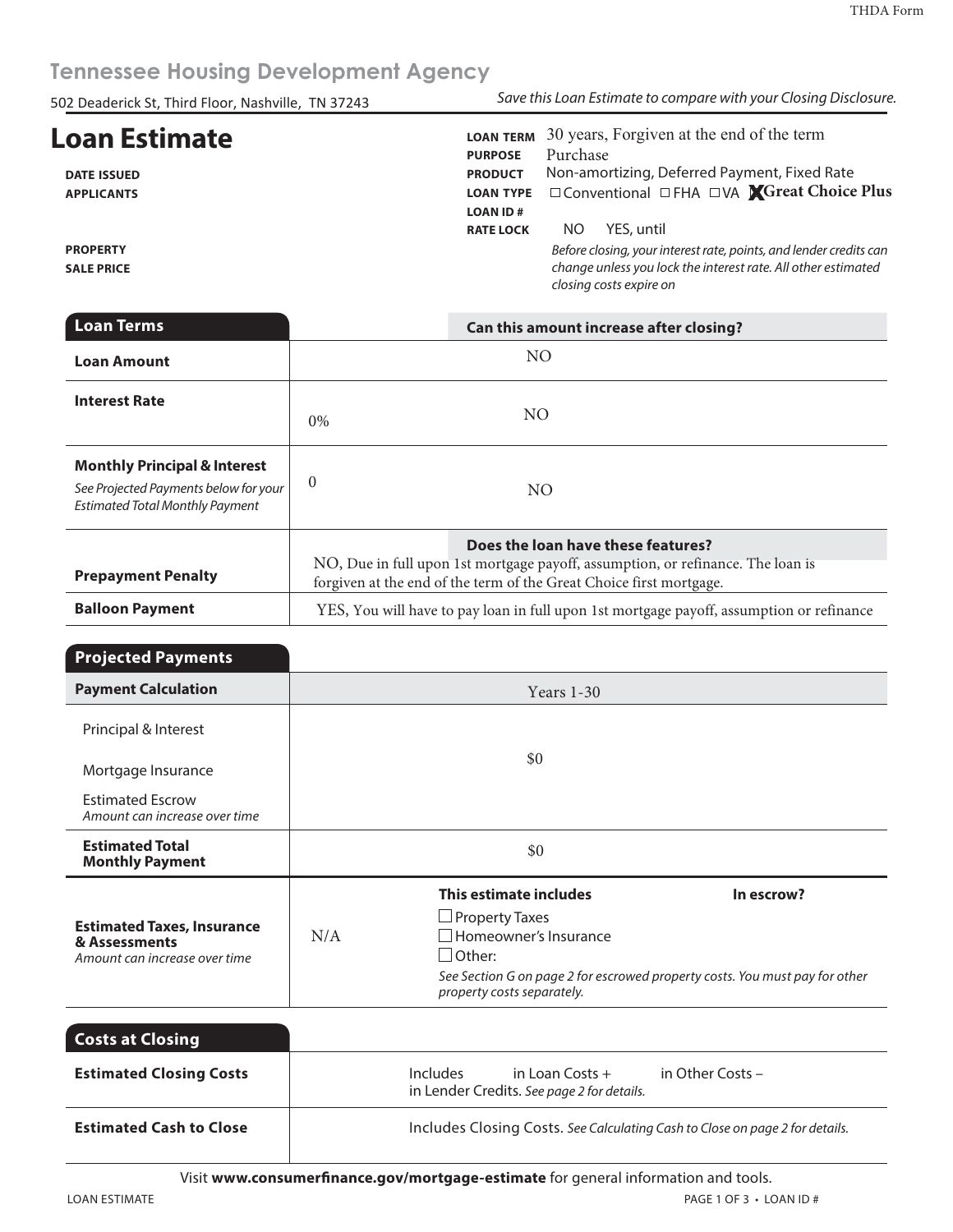# **Closing Cost Details**

| <b>Loan Costs</b>                      | <b>Other Costs</b>                                                                          |  |
|----------------------------------------|---------------------------------------------------------------------------------------------|--|
| A. Origination Charges                 | <b>E. Taxes and Other Government Fees</b>                                                   |  |
| % of Loan Amount (Points)              | Recording Fees and Other Taxes                                                              |  |
|                                        | <b>Transfer Taxes</b>                                                                       |  |
|                                        | F. Prepaids                                                                                 |  |
|                                        | Homeowner's Insurance Premium (<br>months)<br>months)<br>Mortgage Insurance Premium (       |  |
|                                        | Prepaid Interest (<br>days @<br>per day for<br>$\lambda$                                    |  |
|                                        | Property Taxes (<br>months)                                                                 |  |
|                                        |                                                                                             |  |
|                                        | <b>G. Initial Escrow Payment at Closing</b>                                                 |  |
|                                        | Homeowner's Insurance<br>per month for<br>mo.<br>per month for<br>Mortgage Insurance<br>mo. |  |
| <b>B. Services You Cannot Shop For</b> | <b>Property Taxes</b><br>per month for<br>mo.                                               |  |
|                                        |                                                                                             |  |
| C. Services You Can Shop For           | I. TOTAL OTHER COSTS $(E + F + G + H)$                                                      |  |
|                                        | J. TOTAL CLOSING COSTS                                                                      |  |
|                                        | $D+I$                                                                                       |  |
|                                        | Lender Credits                                                                              |  |
|                                        | <b>Calculating Cash to Close</b>                                                            |  |
|                                        | Total Closing Costs (J)                                                                     |  |
|                                        | Closing Costs Financed (Paid from your Loan Amount)                                         |  |
|                                        | Down Payment/Funds from Borrower                                                            |  |
|                                        | Deposit                                                                                     |  |
|                                        | Funds for Borrower                                                                          |  |
|                                        | <b>Seller Credits</b>                                                                       |  |
|                                        | Adjustments and Other Credits                                                               |  |

**Estimated Cash to Close**

 $$0$ 

**D. TOTAL LOAN COSTS (A + B + C)**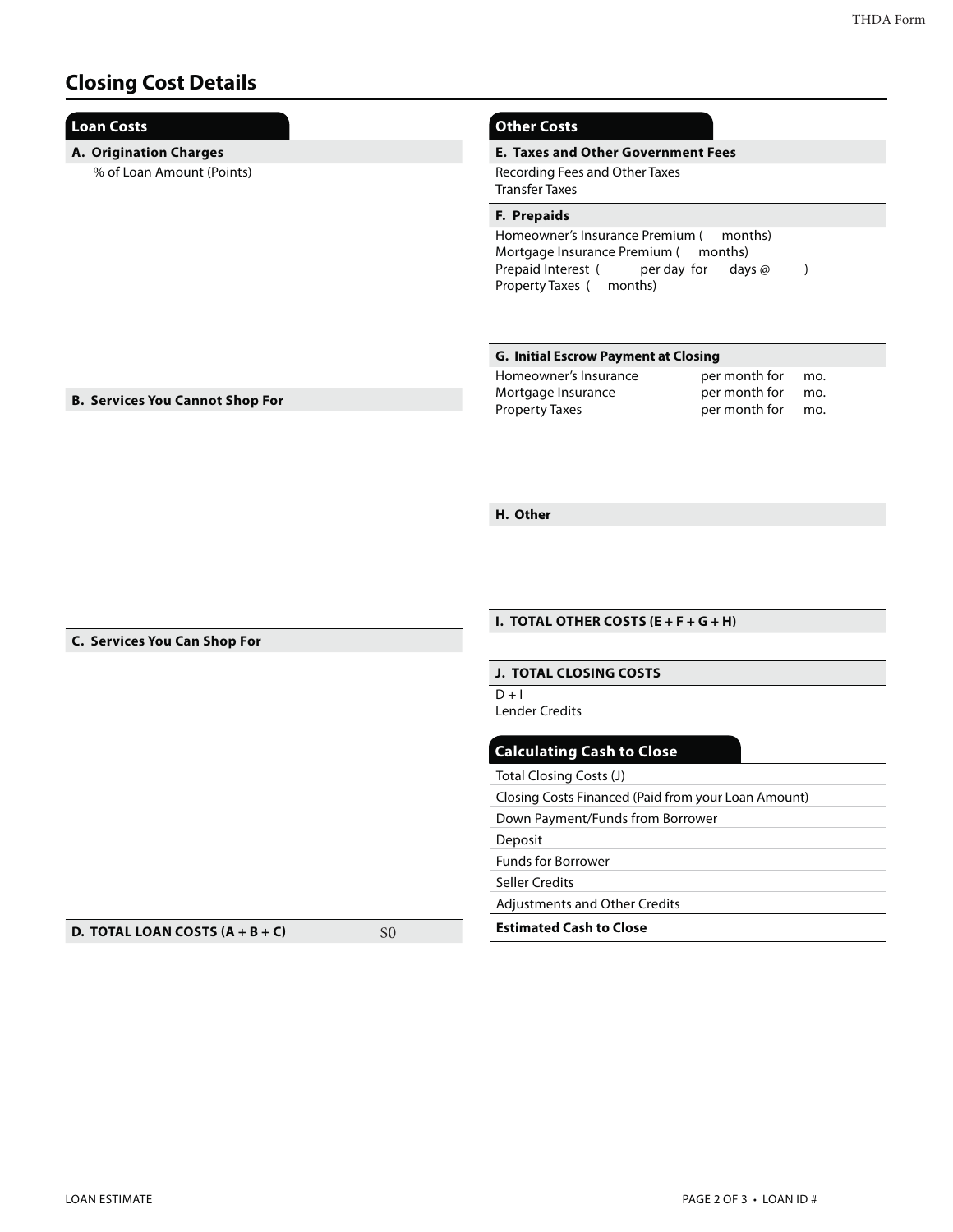# **Additional Information About This Loan**

| <b>LENDER</b>             | <b>Tennessee Housing Development Agency</b>    |
|---------------------------|------------------------------------------------|
|                           | NMLS/ LICENSE ID 502 Deaderick St, Third Floor |
| <b>LOAN OFFICER</b>       | Nashville, TN 37243                            |
| NMLS/ LICENSE ID<br>EMAIL | SFask@THDA.org                                 |
| <b>PHONE</b>              | 615-815-2200                                   |

**MORTGAGE BROKER NMLS/ LICENSE ID LOAN OFFICER NMLS/ LICENSE ID EMAIL PHONE** 

| <b>Comparisons</b>                     | Use these measures to compare this loan with other loans.                                                                                         |  |  |
|----------------------------------------|---------------------------------------------------------------------------------------------------------------------------------------------------|--|--|
| In 5 Years                             | Total you will have paid in principal, interest, mortgage insurance, and loan costs.<br>$\bf{0}$<br>$\bf{0}$<br>Principal you will have paid off. |  |  |
| <b>Annual Percentage Rate (APR)</b>    | Your costs over the loan term expressed as a rate. This is not your interest rate.                                                                |  |  |
| <b>Total Interest Percentage (TIP)</b> | The total amount of interest that you will pay over the loan term as a<br>percentage of your loan amount.                                         |  |  |

| <b>Other Considerations</b>     |                                                                                                                                                                                                                                                                      |
|---------------------------------|----------------------------------------------------------------------------------------------------------------------------------------------------------------------------------------------------------------------------------------------------------------------|
| <b>Appraisal</b>                | We may order an appraisal to determine the property's value and charge you for this<br>appraisal. We will promptly give you a copy of any appraisal, even if your loan does not close.<br>You can pay for an additional appraisal for your own use at your own cost. |
| <b>Assumption</b>               | If you sell or transfer this property to another person, we<br>$\Box$ will allow, under certain conditions, this person to assume this loan on the original terms.<br>$\overline{X}$ will not allow assumption of this loan on the original terms.                   |
| Homeowner's<br><b>Insurance</b> | This loan requires homeowner's insurance on the property, which you may obtain from a<br>company of your choice that we find acceptable.                                                                                                                             |
| <b>Late Payment</b>             | N/A<br>If your payment is more than $N/A$ days late, we will charge a late fee of                                                                                                                                                                                    |
| Refinance                       | Refinancing this loan will depend on your future financial situation, the property value, and<br>market conditions. You may not be able to refinance this loan.                                                                                                      |
| <b>Servicing</b>                | We intend<br>$\mathbb X$ to service your loan. If so, you will make your payments to us.<br>to transfer servicing of your loan.                                                                                                                                      |

# **Confirm Receipt**

By signing, you are only confirming that you have received this form. You do not have to accept this loan because you have signed or received this form.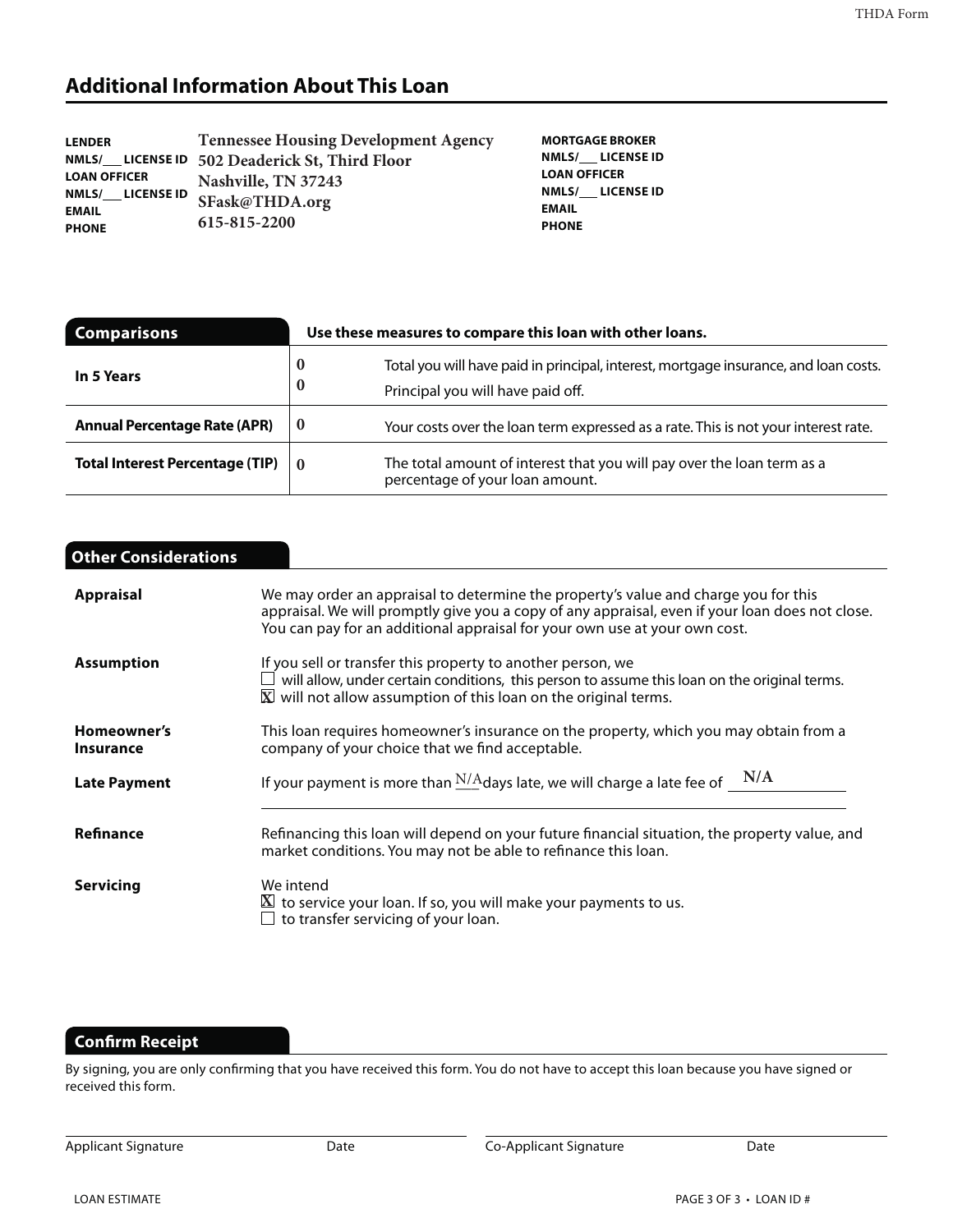This form is a statement of final loan terms and closing costs. Compare this **Closing Disclosure** document with your Loan Estimate.

| Closing Information          | Transaction Information                            | Loan Information                                           |
|------------------------------|----------------------------------------------------|------------------------------------------------------------|
| Date Issued                  | <b>Borrower</b>                                    | Loan Term <sup>30</sup> years, Forgiven at the end of term |
| <b>Closing Date</b>          |                                                    | Purchase<br>Purpose                                        |
| <b>Disbursement Date</b>     |                                                    | <b>Product</b> Non-amortizing, Deferred                    |
| <b>Settlement Agent</b>      | <b>Lender</b> Tennessee Housing Development Agency | Payment, Fixed Rate                                        |
| File #                       | 502 Deaderick St, Third Floor                      | $\Box$ Conventional $\Box$ FHA<br>Loan Type                |
| <b>Property</b>              | Nashville, TN 37243                                | $\Box$ VA $\overline{X}$ Great Choice Plus                 |
|                              |                                                    | Loan ID#                                                   |
| <b>Appraised Prop. Value</b> |                                                    | MIC#                                                       |

**Appraised Prop. Value**

| <b>Loan Terms</b>                                                                                                          | <b>Can this amount increase after closing?</b>                                                                                                                                               |  |
|----------------------------------------------------------------------------------------------------------------------------|----------------------------------------------------------------------------------------------------------------------------------------------------------------------------------------------|--|
| <b>Loan Amount</b>                                                                                                         | NO.                                                                                                                                                                                          |  |
| <b>Interest Rate</b>                                                                                                       | $0\%$<br>NO.                                                                                                                                                                                 |  |
| <b>Monthly Principal &amp; Interest</b><br>See Projected Payments below for your<br><b>Estimated Total Monthly Payment</b> | \$0<br>NO.                                                                                                                                                                                   |  |
| <b>Prepayment Penalty</b>                                                                                                  | Does the loan have these features?<br>NO, Due in full upon 1st mortgage payoff, assumption, or refinance. The loan is forgiven at<br>the end of the term of the Great Choice first mortgage. |  |
| <b>Balloon Payment</b>                                                                                                     | YES, You will have to pay loan in full upon 1st mortgage payoff, assumption or refinance                                                                                                     |  |

| <b>Projected Payments</b>                                                                                     |     |                                                                                                                                                                                               |            |
|---------------------------------------------------------------------------------------------------------------|-----|-----------------------------------------------------------------------------------------------------------------------------------------------------------------------------------------------|------------|
| <b>Payment Calculation</b>                                                                                    |     | Years $1-30$                                                                                                                                                                                  |            |
| Principal & Interest                                                                                          |     | \$0                                                                                                                                                                                           |            |
| Mortgage Insurance                                                                                            |     | \$0                                                                                                                                                                                           |            |
| <b>Estimated Escrow</b><br>Amount can increase over time                                                      |     | \$0                                                                                                                                                                                           |            |
| <b>Estimated Total</b><br><b>Monthly Payment</b>                                                              |     | \$0                                                                                                                                                                                           |            |
| <b>Estimated Taxes, Insurance</b><br>& Assessments<br>Amount can increase over time<br>See page 4 for details | N/A | This estimate includes<br>$\Box$ Property Taxes<br>□ Homeowner's Insurance<br>$\Box$ Other:<br>See Escrow Account on page 4 for details. You must pay for other property<br>costs separately. | In escrow? |

| <b>Costs at Closing</b> |                                                                                                             |  |
|-------------------------|-------------------------------------------------------------------------------------------------------------|--|
| <b>Closing Costs</b>    | in Other Costs $-$<br>in Loan Costs $+$<br>Includes<br>in Lender Credits. See page 2 for details.           |  |
| <b>Cash to Close</b>    | Includes Closing Costs. See Calculating Cash to Close on page 3 for details.<br>$\Box$ From $X$ To Borrower |  |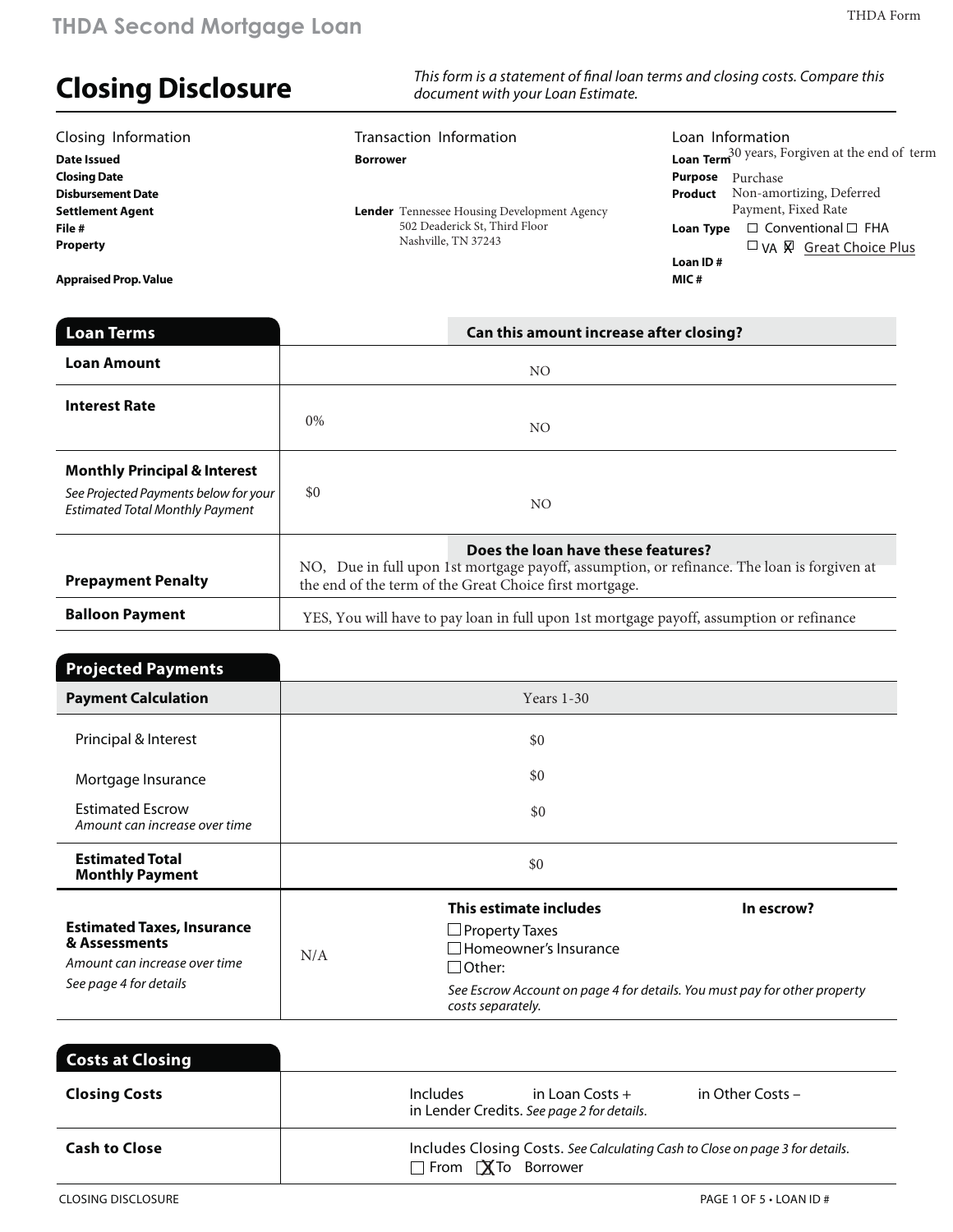# **Closing Cost Details**

|                                              | <b>Borrower-Paid</b> |                       | Paid by<br>Others |
|----------------------------------------------|----------------------|-----------------------|-------------------|
| <b>Loan Costs</b>                            | At Closing           | <b>Before Closing</b> |                   |
| A. Origination Charges                       | \$0.00               |                       |                   |
| % of Loan Amount (Points)<br>01              |                      |                       |                   |
| 02                                           |                      |                       |                   |
| 03                                           |                      |                       |                   |
| 04                                           |                      |                       |                   |
| 05                                           |                      |                       |                   |
| 06                                           |                      |                       |                   |
| 07                                           |                      |                       |                   |
| 08                                           |                      |                       |                   |
| <b>B. Services Borrower Did Not Shop For</b> |                      | \$0.00                |                   |
| 01                                           |                      |                       |                   |
| 02                                           |                      |                       |                   |
| 03                                           |                      |                       |                   |
| 04                                           |                      |                       |                   |
| 05                                           |                      |                       |                   |
| 06                                           |                      |                       |                   |
| 07                                           |                      |                       |                   |
| 08                                           |                      |                       |                   |
| 09                                           |                      |                       |                   |
| 10                                           |                      |                       |                   |
| C. Services Borrower Did Shop For            |                      | \$0.00                |                   |
| 01                                           |                      |                       |                   |
| 02                                           |                      |                       |                   |
| 03                                           |                      |                       |                   |
| 04                                           |                      |                       |                   |
| 05                                           |                      |                       |                   |
| 06                                           |                      |                       |                   |
| 07                                           |                      |                       |                   |
| 08<br>D. TOTAL LOAN COSTS (Borrower-Paid)    |                      |                       |                   |
|                                              |                      |                       |                   |
| Loan Costs Subtotals $(A + B + C)$           |                      | \$0 00                |                   |

# **Other Costs**

| <b>E. Taxes and Other Government Fees</b>        |        |  |  |  |  |
|--------------------------------------------------|--------|--|--|--|--|
| 01 Recording Fees<br>Deed:<br>Mortgage:          |        |  |  |  |  |
| 02                                               |        |  |  |  |  |
| F. Prepaids                                      | \$0.00 |  |  |  |  |
| 01 Homeowner's Insurance Premium (<br>mo.)       |        |  |  |  |  |
| 02 Mortgage Insurance Premium (mo.)              |        |  |  |  |  |
| 03 Prepaid Interest (<br>per day from<br>to      |        |  |  |  |  |
| 04 Property Taxes (<br>mo.)                      |        |  |  |  |  |
| 05                                               |        |  |  |  |  |
| <b>G. Initial Escrow Payment at Closing</b>      | \$0.00 |  |  |  |  |
| 01 Homeowner's Insurance<br>per month for<br>mo. |        |  |  |  |  |
| 02 Mortgage Insurance<br>per month for<br>mo.    |        |  |  |  |  |
| 03 Property Taxes<br>per month for<br>mo.        |        |  |  |  |  |
| 04                                               |        |  |  |  |  |
| 05                                               |        |  |  |  |  |
| 06                                               |        |  |  |  |  |
| 07                                               |        |  |  |  |  |
| 08 Aggregate Adjustment                          |        |  |  |  |  |
| H. Other                                         | \$0.00 |  |  |  |  |
| 01                                               |        |  |  |  |  |
| 02                                               |        |  |  |  |  |
| 03                                               |        |  |  |  |  |
| 04                                               |        |  |  |  |  |
| 05                                               |        |  |  |  |  |
| 06                                               |        |  |  |  |  |
| 07                                               |        |  |  |  |  |
| 08                                               |        |  |  |  |  |
| I. TOTAL OTHER COSTS (Borrower-Paid)             |        |  |  |  |  |
| Other Costs Subtotals $(E + F + G + H)$          | \$0 00 |  |  |  |  |
|                                                  |        |  |  |  |  |

| J. TOTAL CLOSING COSTS (Borrower-Paid) |  |  |
|----------------------------------------|--|--|
| Closing Costs Subtotals $(D + I)$      |  |  |
| Lender Credits                         |  |  |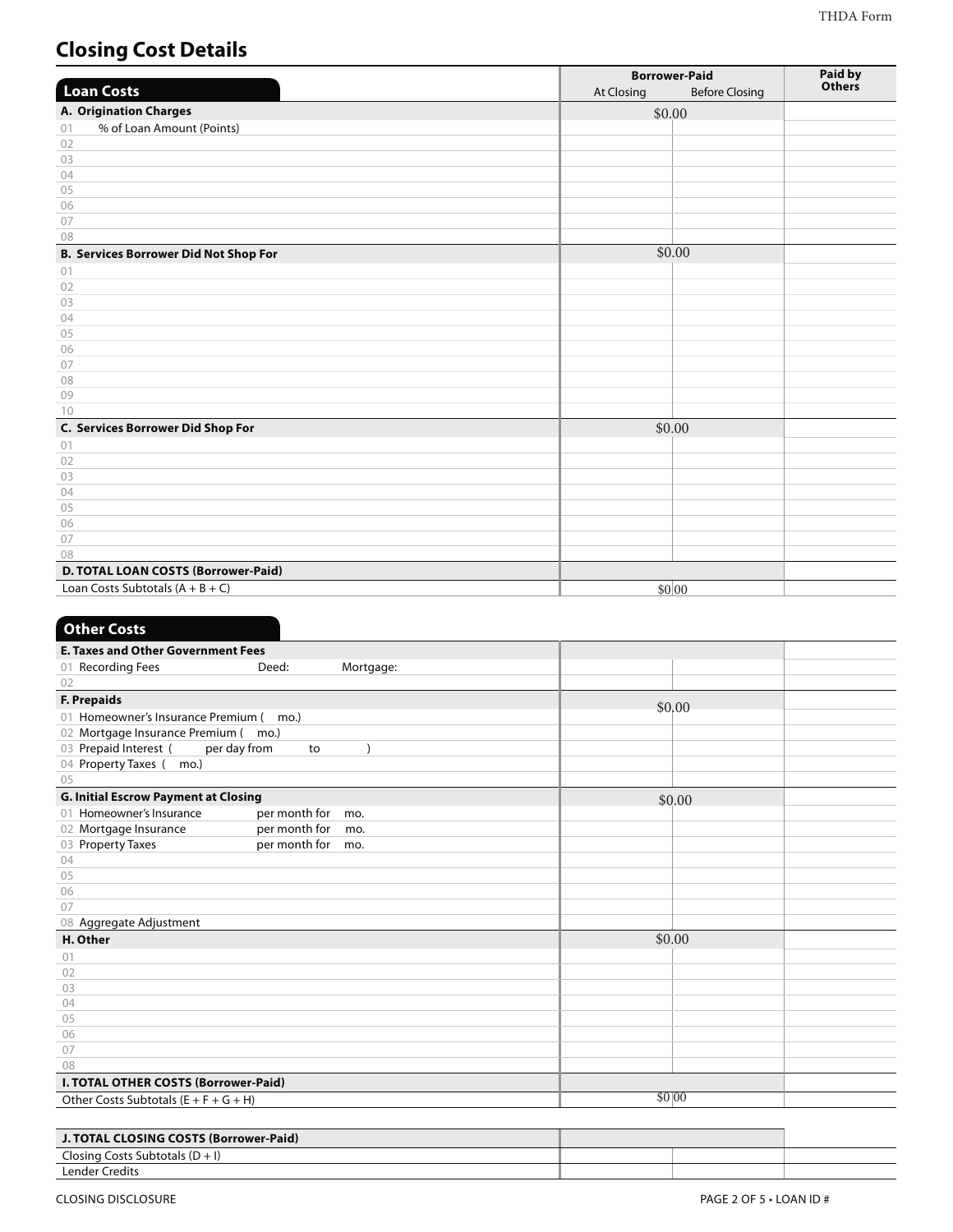| <b>Calculating Cash to Close</b>                           | Use this table to see what has changed from your Loan Estimate. |              |                  |  |
|------------------------------------------------------------|-----------------------------------------------------------------|--------------|------------------|--|
|                                                            | <b>Estimate</b>                                                 | <b>Final</b> | Did this change? |  |
| Total Closing Costs (J)                                    |                                                                 |              |                  |  |
| Closing Costs Paid Before Closing                          |                                                                 |              |                  |  |
| <b>Closing Costs Financed</b><br>(Included in Loan Amount) |                                                                 |              |                  |  |
| Down Payment/Funds from Borrower                           |                                                                 |              |                  |  |
| <b>Funds for Borrower</b>                                  |                                                                 |              |                  |  |
| <b>Cash to Close</b>                                       |                                                                 |              |                  |  |

| Disbursements to Others             | Use this table to see a list of payments from your loan funds. |               |  |
|-------------------------------------|----------------------------------------------------------------|---------------|--|
| <b>TO</b>                           |                                                                | <b>AMOUNT</b> |  |
| $01$                                |                                                                | \$0.00        |  |
| 02                                  |                                                                |               |  |
| 03                                  |                                                                |               |  |
| 04                                  |                                                                |               |  |
| 05                                  |                                                                |               |  |
| 06                                  |                                                                |               |  |
| 07                                  |                                                                |               |  |
| 08                                  |                                                                |               |  |
| 09                                  |                                                                |               |  |
| $10$                                |                                                                |               |  |
| $11\,$                              |                                                                |               |  |
| 12                                  |                                                                |               |  |
| 13                                  |                                                                |               |  |
| 14                                  |                                                                |               |  |
| 15                                  |                                                                |               |  |
| <b>Total Disbursement to Others</b> |                                                                | \$0.00        |  |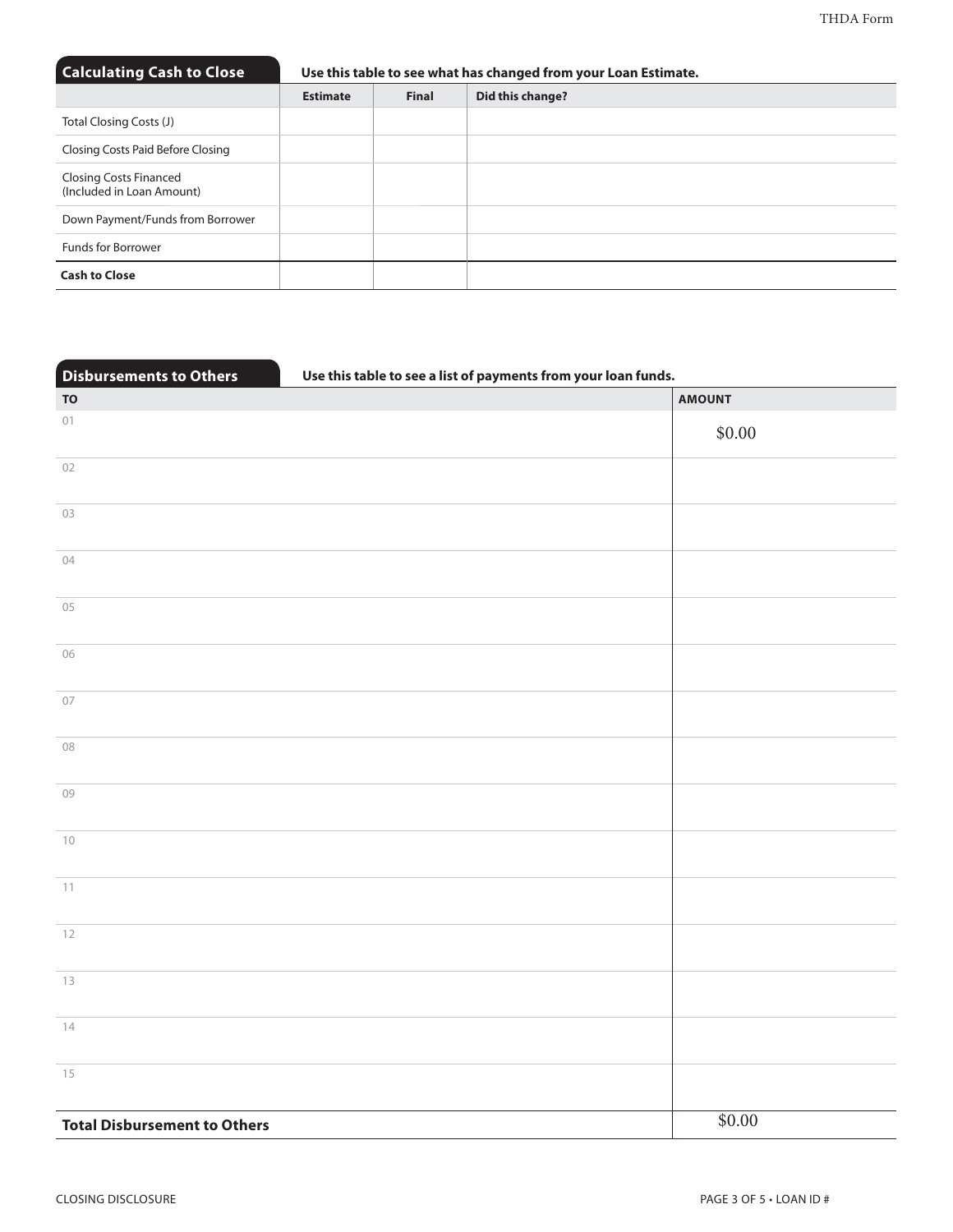# **Loan Disclosures**

## **Assumption**

- If you sell or transfer this property to another person, your lender  $\Box$  will allow, under certain conditions, this person to assume this loan on the original terms.
- $\overline{\mathbb{X}}$  will not allow assumption of this loan on the original terms.

# **Demand Feature**

Your loan

- $\overline{\mathrm{X}}$ has a demand feature, which permits your lender to require early repayment of the loan. You should review your note for details.
- $\Box$  does not have a demand feature.

# **Late Payment**

If your payment is more than  $\frac{N}{A}$ days late, your lender will charge a late fee of \_\_\_\_\_\_\_\_\_\_\_\_\_\_\_\_\_\_\_\_\_\_\_\_\_\_\_\_\_\_\_\_\_\_\_\_\_\_\_\_\_\_\_\_\_\_\_\_ /"

# **Negative Amortization** (Increase in Loan Amount)

Under your loan terms, you

- $\Box$  are scheduled to make monthly payments that do not pay all of the interest due that month. As a result, your loan amount will increase (negatively amortize), and your loan amount will likely become larger than your original loan amount. Increases in your loan amount lower the equity you have in this property.
- $\Box$  may have monthly payments that do not pay all of the interest due that month. If you do, your loan amount will increase (negatively amortize), and, as a result, your loan amount may become larger than your original loan amount. Increases in your loan amount lower the equity you have in this property.
- $\overline{\text{X}}$  do not have a negative amortization feature.

# **Partial Payments**

Your lender

- $\overline{\text{x}}$  may accept payments that are less than the full amount due (partial payments) and apply them to your loan.
- $\Box$  may hold them in a separate account until you pay the rest of the payment, and then apply the full payment to your loan.
- $\Box$  does not accept any partial payments.

If this loan is sold, your new lender may have a different policy.

# **Security Interest**

You are granting a security interest in

You may lose this property if you do not make your payments or satisfy other obligations for this loan.

# **Escrow Account**

# **For now,** your loan

 $\Box$  will have an escrow account (also called an "impound" or "trust" account) to pay the property costs listed below. Without an escrow account, you would pay them directly, possibly in one or two large payments a year. Your lender may be liable for penalties and interest for failing to make a payment.

| Escrow                                           |                                                                         |
|--------------------------------------------------|-------------------------------------------------------------------------|
| Escrowed<br><b>Property Costs</b><br>over Year 1 | Estimated total amount over year 1 for<br>your escrowed property costs: |
| Non-Escrowed                                     | Estimated total amount over year 1 for                                  |
| <b>Property Costs</b>                            | your non-escrowed property costs:                                       |
| over Year 1                                      | You may have other property costs.                                      |
| <b>Initial Escrow</b>                            | A cushion for the escrow account you                                    |
| Payment                                          | pay at closing. See Section G on page 2.                                |
| <b>Monthly Escrow</b>                            | The amount included in your total                                       |
| Payment                                          | monthly payment.                                                        |

 $\overline{\mathbb{X}}$  will not have an escrow account because  $\Box$  you declined it  $\overline{\mathbb{X}}$  your lender does not offer one. You must directly pay your property costs, such as taxes and homeowner's insurance. Contact your lender to ask if your loan can have an escrow account.

| No Escrow                                         |                                                                                                                            |
|---------------------------------------------------|----------------------------------------------------------------------------------------------------------------------------|
| Estimated<br><b>Property Costs</b><br>over Year 1 | Estimated total amount over year 1. You<br>must pay these costs directly, possibly<br>in one or two large payments a year. |
| <b>Escrow Waiver Fee</b>                          |                                                                                                                            |
|                                                   |                                                                                                                            |

# **In the future,**

Your property costs may change and, as a result, your escrow payment may change. You may be able to cancel your escrow account, but if you do, you must pay your property costs directly. If you fail to pay your property taxes, your state or local government may (1) impose fines and penalties or (2) place a tax lien on this property. If you fail to pay any of your property costs, your lender may (1) add the amounts to your loan balance, (2) add an escrow account to your loan, or (3) require you to pay for property insurance that the lender buys on your behalf, which likely would cost more and provide fewer benefits than what you could buy on your own.